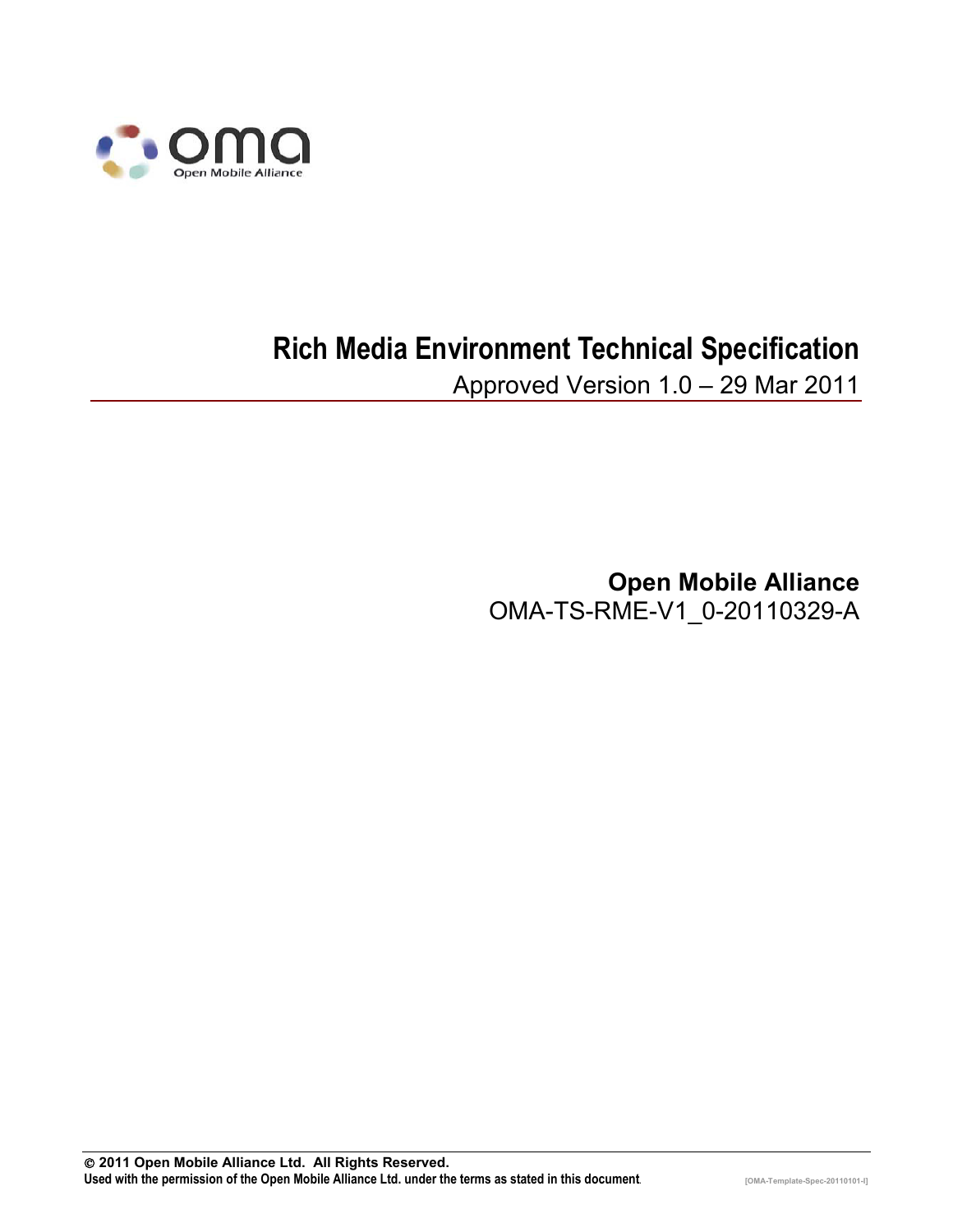Use of this document is subject to all of the terms and conditions of the Use Agreement located at http://www.openmobilealliance.org/UseAgreement.html.

Unless this document is clearly designated as an approved specification, this document is a work in process, is not an approved Open Mobile Alliance™ specification, and is subject to revision or removal without notice.

You may use this document or any part of the document for internal or educational purposes only, provided you do not modify, edit or take out of context the information in this document in any manner. Information contained in this document may be used, at your sole risk, for any purposes. You may not use this document in any other manner without the prior written permission of the Open Mobile Alliance. The Open Mobile Alliance authorizes you to copy this document, provided that you retain all copyright and other proprietary notices contained in the original materials on any copies of the materials and that you comply strictly with these terms. This copyright permission does not constitute an endorsement of the products or services. The Open Mobile Alliance assumes no responsibility for errors or omissions in this document.

Each Open Mobile Alliance member has agreed to use reasonable endeavors to inform the Open Mobile Alliance in a timely manner of Essential IPR as it becomes aware that the Essential IPR is related to the prepared or published specification. However, the members do not have an obligation to conduct IPR searches. The declared Essential IPR is publicly available to members and non-members of the Open Mobile Alliance and may be found on the "OMA IPR Declarations" list at http://www.openmobilealliance.org/ipr.html. The Open Mobile Alliance has not conducted an independent IPR review of this document and the information contained herein, and makes no representations or warranties regarding third party IPR, including without limitation patents, copyrights or trade secret rights. This document may contain inventions for which you must obtain licenses from third parties before making, using or selling the inventions. Defined terms above are set forth in the schedule to the Open Mobile Alliance Application Form.

NO REPRESENTATIONS OR WARRANTIES (WHETHER EXPRESS OR IMPLIED) ARE MADE BY THE OPEN MOBILE ALLIANCE OR ANY OPEN MOBILE ALLIANCE MEMBER OR ITS AFFILIATES REGARDING ANY OF THE IPR'S REPRESENTED ON THE "OMA IPR DECLARATIONS" LIST, INCLUDING, BUT NOT LIMITED TO THE ACCURACY, COMPLETENESS, VALIDITY OR RELEVANCE OF THE INFORMATION OR WHETHER OR NOT SUCH RIGHTS ARE ESSENTIAL OR NON-ESSENTIAL.

THE OPEN MOBILE ALLIANCE IS NOT LIABLE FOR AND HEREBY DISCLAIMS ANY DIRECT, INDIRECT, PUNITIVE, SPECIAL, INCIDENTAL, CONSEQUENTIAL, OR EXEMPLARY DAMAGES ARISING OUT OF OR IN CONNECTION WITH THE USE OF DOCUMENTS AND THE INFORMATION CONTAINED IN THE DOCUMENTS.

© 2011 Open Mobile Alliance Ltd. All Rights Reserved. Used with the permission of the Open Mobile Alliance Ltd. under the terms set forth above.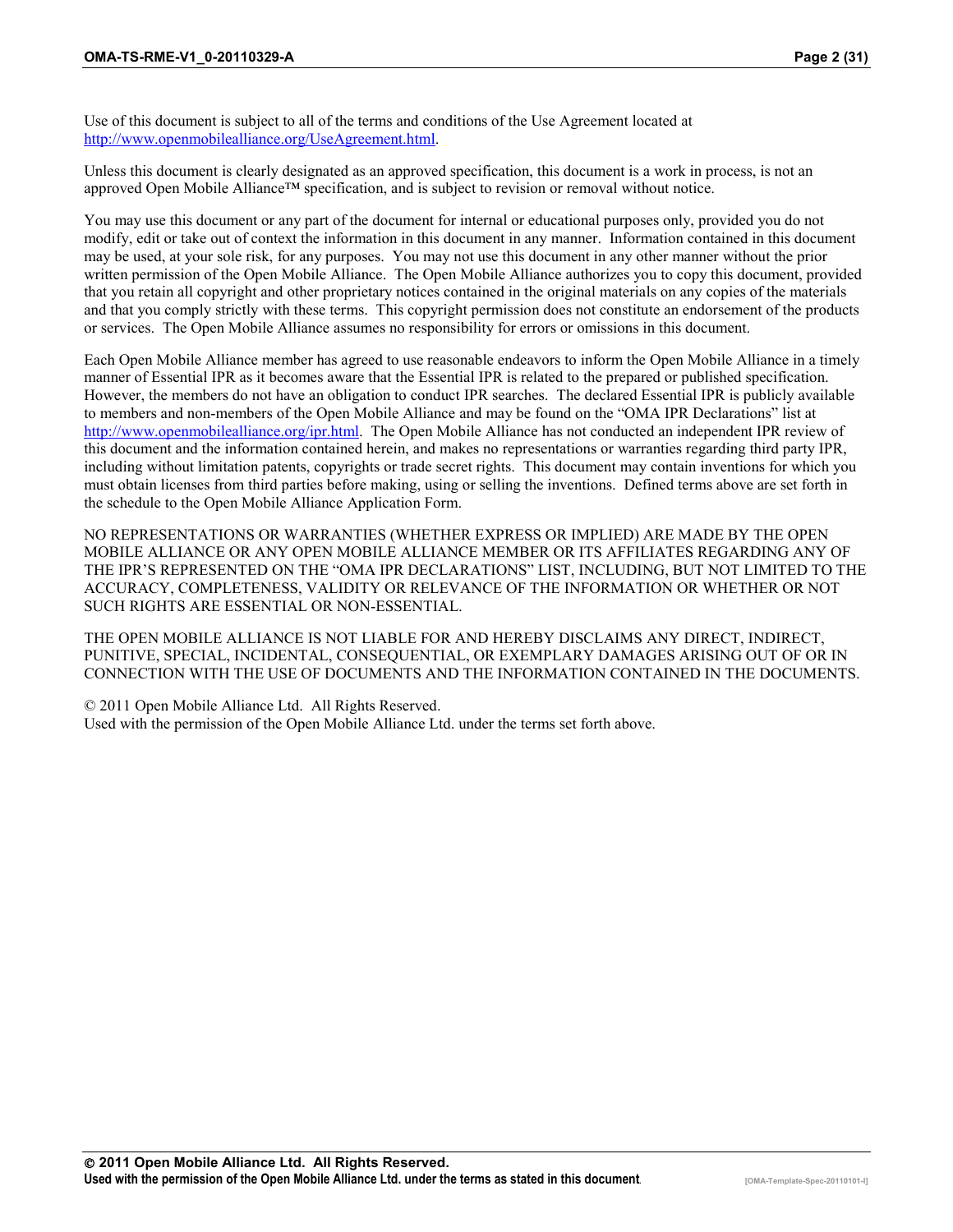# **Contents**

| 1.  |                  |  |
|-----|------------------|--|
| 2.  |                  |  |
|     | 2.1              |  |
|     | 2.2              |  |
| 3.  |                  |  |
|     | 3.1              |  |
|     | 3.2              |  |
|     | 3.3              |  |
| 4.  |                  |  |
| 5.  |                  |  |
| 6.  |                  |  |
|     | 6.1              |  |
|     | 6.2              |  |
|     | 6.3              |  |
| 7.  |                  |  |
|     | 7.1              |  |
|     | 7.2              |  |
|     | 7.3              |  |
|     | 7.4              |  |
|     | 7.5<br>7.6       |  |
| 8.  |                  |  |
|     | 8.1              |  |
|     | 8.2              |  |
|     | 8.3              |  |
|     | 8.4              |  |
|     | 8.5              |  |
| 9.  |                  |  |
|     | 9.1              |  |
|     | 9.2              |  |
|     | 9.2.1            |  |
|     | 9.2.2            |  |
|     | 9.3              |  |
| 10. |                  |  |
|     | 10.1             |  |
|     | 10.2             |  |
| 11. |                  |  |
|     | 11.1             |  |
|     | 11.1.1           |  |
|     | 11.2             |  |
|     | 11.3             |  |
|     | 11.3.1<br>11.3.2 |  |
|     | 11.4             |  |
|     | 11.4.1           |  |
|     | 11.5             |  |
|     | 11.6             |  |
| 12. |                  |  |
|     | 12.1             |  |
|     |                  |  |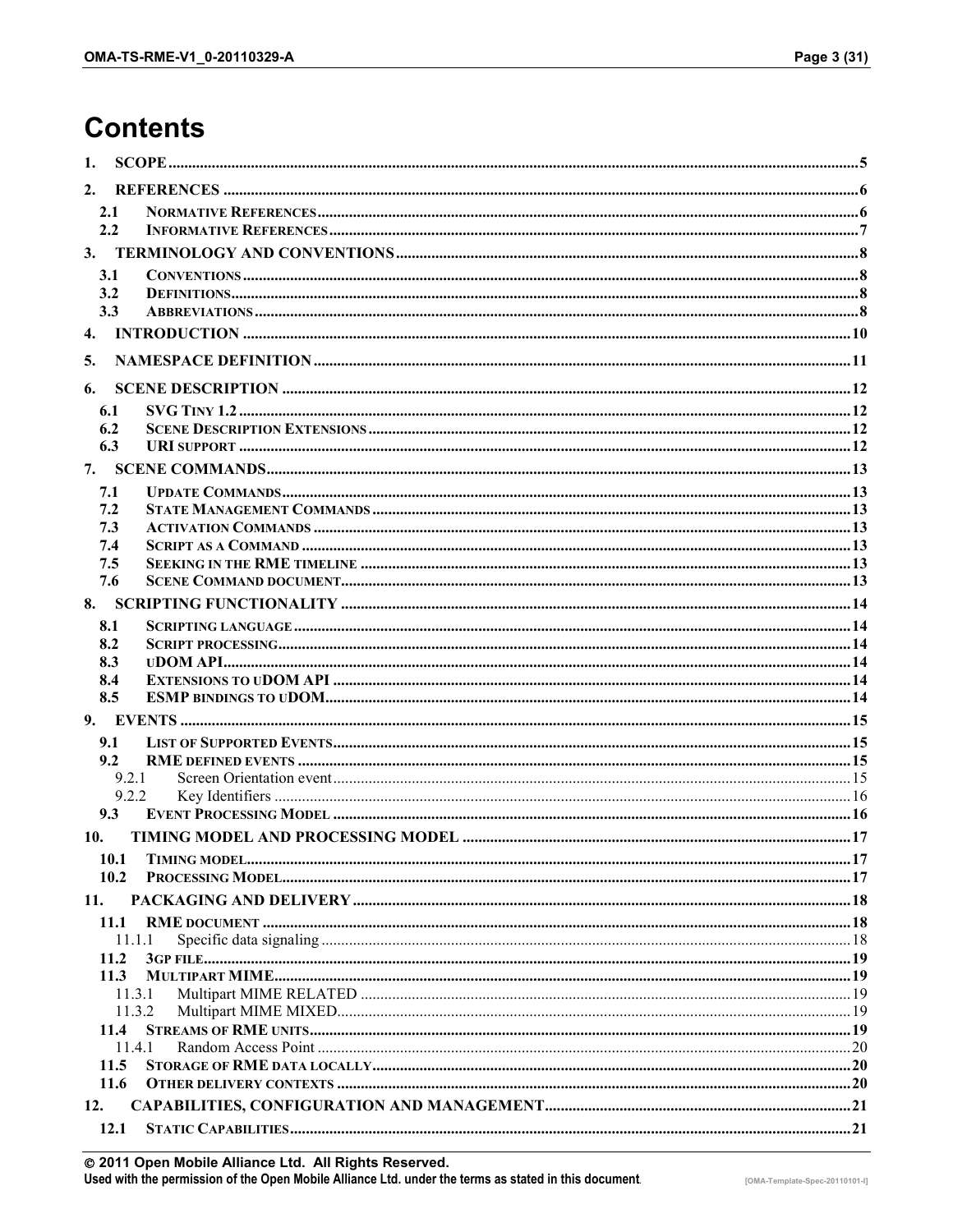| 12.2 |                    |                                                              |  |
|------|--------------------|--------------------------------------------------------------|--|
| 13.  |                    |                                                              |  |
| 13.1 |                    |                                                              |  |
| 13.2 |                    |                                                              |  |
| 13.3 |                    |                                                              |  |
| 13.4 |                    |                                                              |  |
| 13.5 |                    |                                                              |  |
|      | APPENDIX A.        |                                                              |  |
| A.1  |                    |                                                              |  |
|      | <b>APPENDIX R.</b> |                                                              |  |
| B.1  |                    |                                                              |  |
|      | <b>APPENDIX C.</b> | FONT USAGE FOR CONTENT AUTHORING GUIDELINES (INFORMATIVE) 26 |  |
|      | <b>APPENDIX D.</b> |                                                              |  |
|      | <b>APPENDIX E.</b> |                                                              |  |
| E.1  |                    |                                                              |  |
| E.2  |                    |                                                              |  |
| E.3  |                    |                                                              |  |
| E.4  |                    |                                                              |  |
| E.5  |                    |                                                              |  |
| E.6  |                    |                                                              |  |
| E.7  |                    |                                                              |  |
|      |                    |                                                              |  |

# **Tables**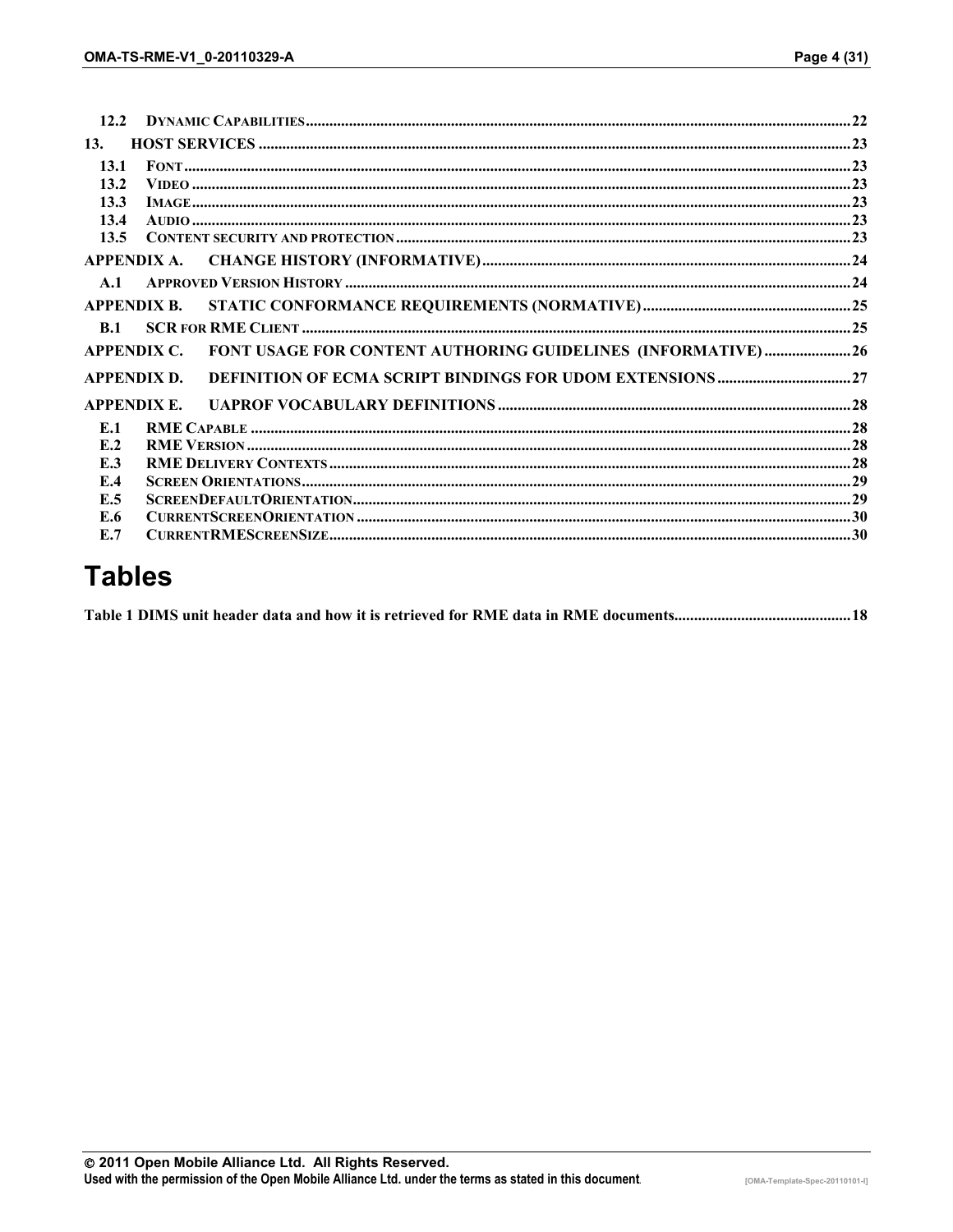# **1. Scope**

The Scope of this document is to specify all the components, interfaces and functionalities needed by the Rich-Media Environment Enabler, according to the [RME\_RD] and the [RME\_AD] documents.

A joint work has been agreed to define the RME enabler with the 3GPP SA4 working group. As a consequence the RME TS is based on the 3GPP SA4 Dynamic and Interactive Multimedia Scene [DIMS]

The objectives of this document, detailed below, are:

- To complement [DIMS] in OMA specific areas
- To ensure compliancy and compatibility with [DIMS]
- To fulfill RME Requirements not taken in account by [DIMS]
- To ensure RME will remain bearer agnostic and usable outside of 3GPP networks

#### **Specific OMA areas**

In addition to the RME requirements not fulfilled by [DIMS] or fulfilled in a 3GPP specific manner, the RME specification needs to complement [DIMS] in areas owned by OMA such as:

- Specific functions (e.g. Soft key mapping, event handling and fonts)
- Overall Processing Model
- UAProf vocabulary
- Integration with other OMA enablers
- Alignment with related mark-up languages (e.g. XHTML).

#### **Compliance with DIMS**

A coordination process has been pursued with the 3GPP SA4 working group since the delivery of the OMA RD document. The intent between the BT-MAE and 3GPP SA4 is to develop a common Core Rich-Media specification usable on any bearer, but well adapted to 3GPP networks. In order to avoid market fragmentation, the RME TS will reference the [DIMS] specification in sections related to the core common rich-media specification and will specify additional features when needed for the OMA environment. The RME TS is defined as a superset of [DIMS].

DIMS and RME share the same MIME type definition: video/richmedia+xml for stream-based RTP transport of rich media data.

#### **RME requirements not taken in account by DIMS**

When developing DIMS, the 3GPP SA4 working group has delivered the document [DIMS REQ] which adapted the RME requirements to DIMS needs. In particular Annex A of [DIMS REQ] lists all the RME requirements not taken in account for the [DIMS] specification development. The RME specification should define the complementary text for these requirements.

#### **Usage of RME outside of 3GPP networks/environment**

The RME requirement document states that the RME enabler is agnostic of any bearers, networks, OSs, etc. [DIMS] is not totally agnostic of "any" bearers outside of 3GPP networks and environment.

RME intends to maximize the usage of common technologies across various environments where possible.

The RME specification needs to provide equivalent functionalities to [DIMS] for non 3GPP environment, e.g.: 3GPP2, DVB, OMA-PUSH.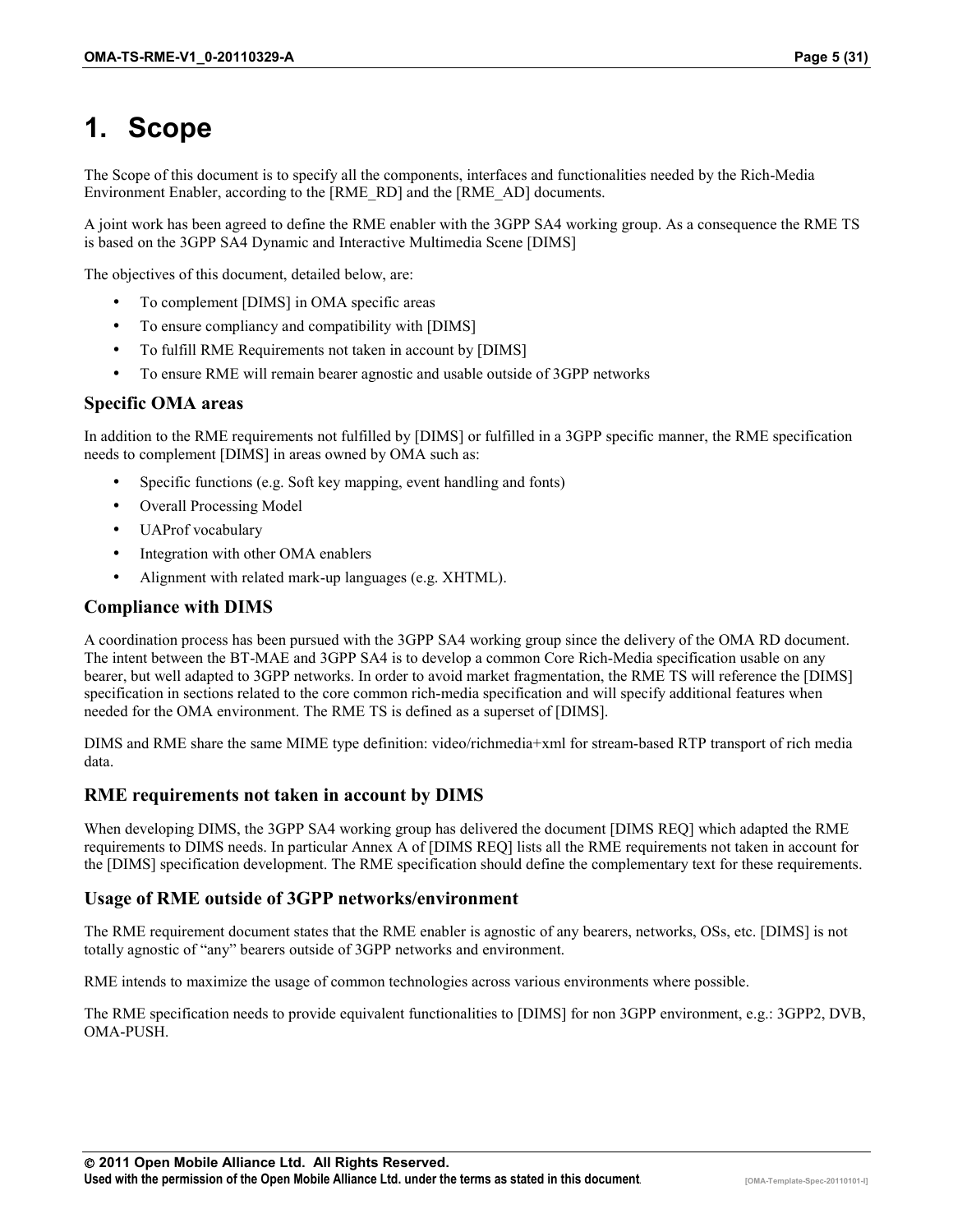# **2. References**

#### **2.1 Normative References**

| [BCAST]         | "Mobile Broadcast Services", Version 1.0 – 7 August 2008, OMA-TS-BCAST Services-V1 0-20080807-<br>C, URL: http://www.openmobilealliance.org/                                                                                                                |
|-----------------|-------------------------------------------------------------------------------------------------------------------------------------------------------------------------------------------------------------------------------------------------------------|
| [DCD]           | "Enabler Release Definition for DCD", Version 1.0 - 23 June 2008, OMA-ERELD-DCD-V1 0-<br>20080623-D, URL: http://www.openmobilealliance.org/                                                                                                                |
| [DIMS]          | "Dynamic Interactive Multimedia Scenes (DIMS)", version 7.1.0, 3GPP specification,<br>URL: http://www.3gpp.org/ftp/Specs/html-info/26142.htm                                                                                                                |
| [DOM3_EVENT]    | "Document Object Model (DOM) Level 3 Events Specification", World Wide Web Consortium, Working<br>Draft, 21 December 2007, URL: http://www.w3.org/TR/DOM-Level-3-Events                                                                                     |
| [ESMP]          | "ECMAScript Mobile Profile", Version 1.1, Open Mobile Alliance <sup>TM</sup> ,<br>OMA-TS-ESMP-V1 1, URL: http://www.openmobilealliance.org/                                                                                                                 |
| [LASER]         | ISO/IEC 14496-20:2006 Information technology — Coding of audio-visual objects — Part 20:<br>Lightweight Application Scene Representation (LASeR) and Simple Aggregation Format (SAF), including<br>ISO/IEC 14496-20:2006/COR1, ISO/IEC 14496-20:2006/AMD1   |
| [MAXE]          | "Media Access Events", World Wide Web Consortium Working Draft, 13 October 2006,<br>URL: http://www.w3.org/TR/MediaAccessEvents/                                                                                                                            |
| [OFF]           | ISO/IEC 14496-22 Information technology — Coding of audio-visual objects — Part 22: Open Font<br>Format                                                                                                                                                     |
| $[$ PUSH $]$    | "Enabler Release Definition for Push", Version 2.2, Open Mobile Alliance <sup>TM</sup> , OMA-ERELD-Push-V2 2-<br>200710002-C, URL: http://www.openmobilealliance.org/                                                                                       |
| [RFC2046]       | "Multipurpose Internet Mail Extensions (MIME) Part Two: Media Types" N. Freed and N. Borenstein,<br>November 1996, URL:http://www.ietf.org/rfc/rfc2046.txt                                                                                                  |
| [RFC2119]       | "Key words for use in RFCs to Indicate Requirement Levels", S. Bradner, March 1997,<br>URL: http://www.ietf.org/rfc/rfc2119.txt                                                                                                                             |
| [RFC2387]       | "The MIME Multipart/Related Content-type", E. Levinson, August 1998,<br>URL: http://www.ietf.org/rfc/rfc2387.txt                                                                                                                                            |
| [RME_AD]        | "Rich Media Environment Architecture", Open Mobile Alliance™ OMA-AD-Rich Media Environment-<br>$V1$ 0,<br>URL: http://www.openmobilealliance.org/ftp/Public_documents/BT/MAE/Permanent_documents/OMA-<br>AD-RME-V1 0 0-20070615-D.zip                       |
| [RME_RD]        | "Rich Media Environment Requirements", Open Mobile Alliance™, OMA-RD Rich-Media-<br>Environment-V1 0,<br>URL:<br>http://member.openmobilealliance.org/ftp/Public_documents/BT/MAE/Permanent_documents/OMA-RD-<br>Rich-Media-Environment-V1 0-20050923-C.zip |
| <b>SCRRULES</b> | "SCR Rules and Procedures", Open Mobile Alliance <sup>TM</sup> , OMA-ORG-SCR Rules and Procedures,<br>URL: http://www.openmobilealliance.org/                                                                                                               |
| [SMIL]          | "Synchronized Multimedia Integration Language (SMIL 2.1)", World Wide Web Consortium,<br>Recommendation, URL: http://www.w3.org/TR/2005/REC-SMIL2-20051213/                                                                                                 |
| [SVG]           | "Scalable Vector Graphics (SVG) Tiny 1.2 Specification", World Wide Web Consortium<br>Recommendation, URL: http://www.w3.org/TR/SVGMobile12/                                                                                                                |
| [UAPROF]        | "User Agent Profile", , Version 2.0, Open Mobile Alliance <sup>TM</sup> , OMA-TS-UAProf-V2 0<br>URL: http://www.openmobilealliance.org/                                                                                                                     |
| [URISCH]        | "URI Schemes for the Mobile Applications Environment", Version 1.0, Open Mobile Alliance <sup>TM</sup> , OMA-<br>TS-URI schemes V1 0 URL: www.openmobilealliance.org/                                                                                       |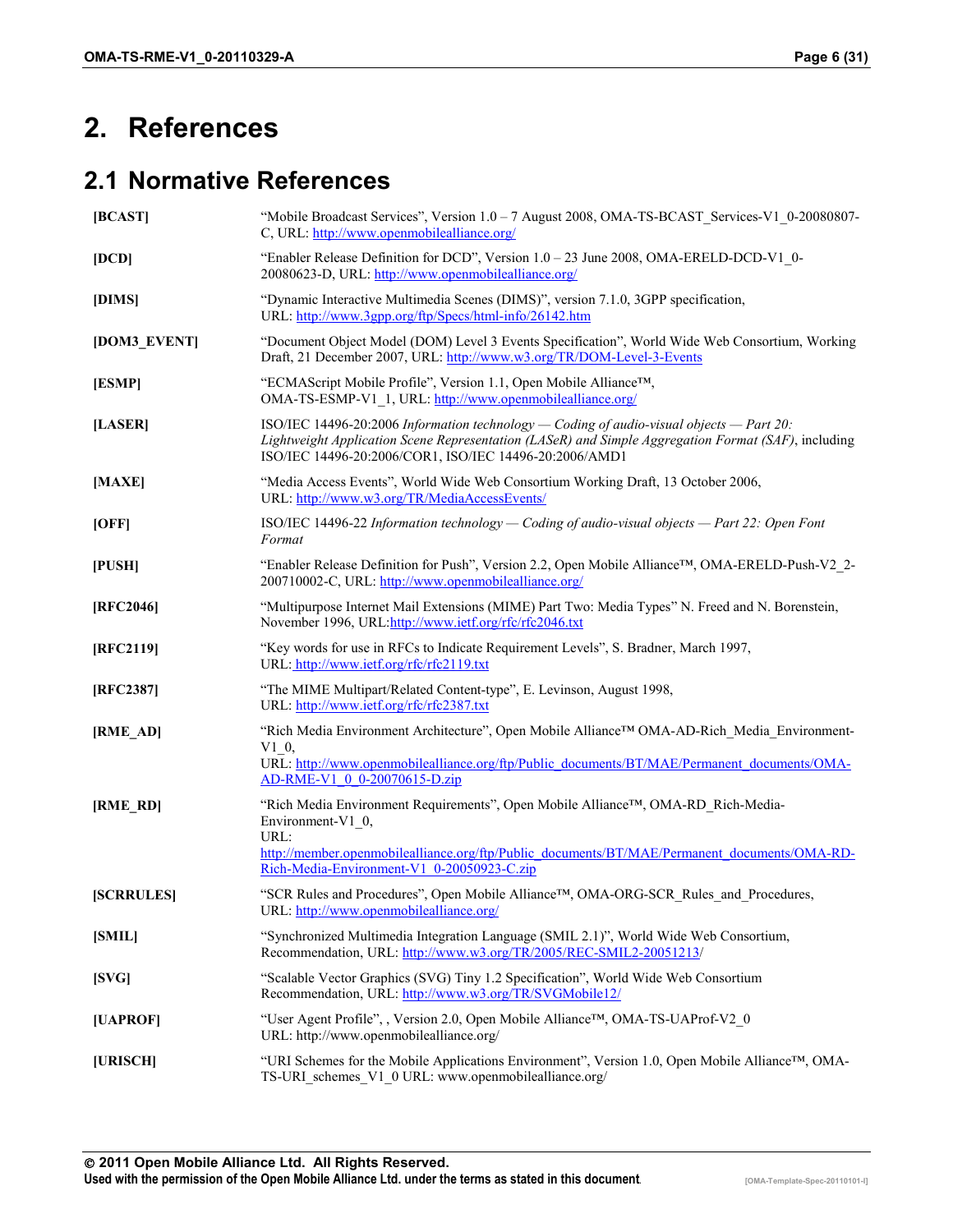# **2.2 Informative References**

**[DIMS REQ]** "DIMS Technical requirements", 3GPP document S4-050800, URL: http://www.3gpp.org/ftp/tsg\_sa/WG4\_CODEC/TSGS4\_37/Docs/S4-050800.zip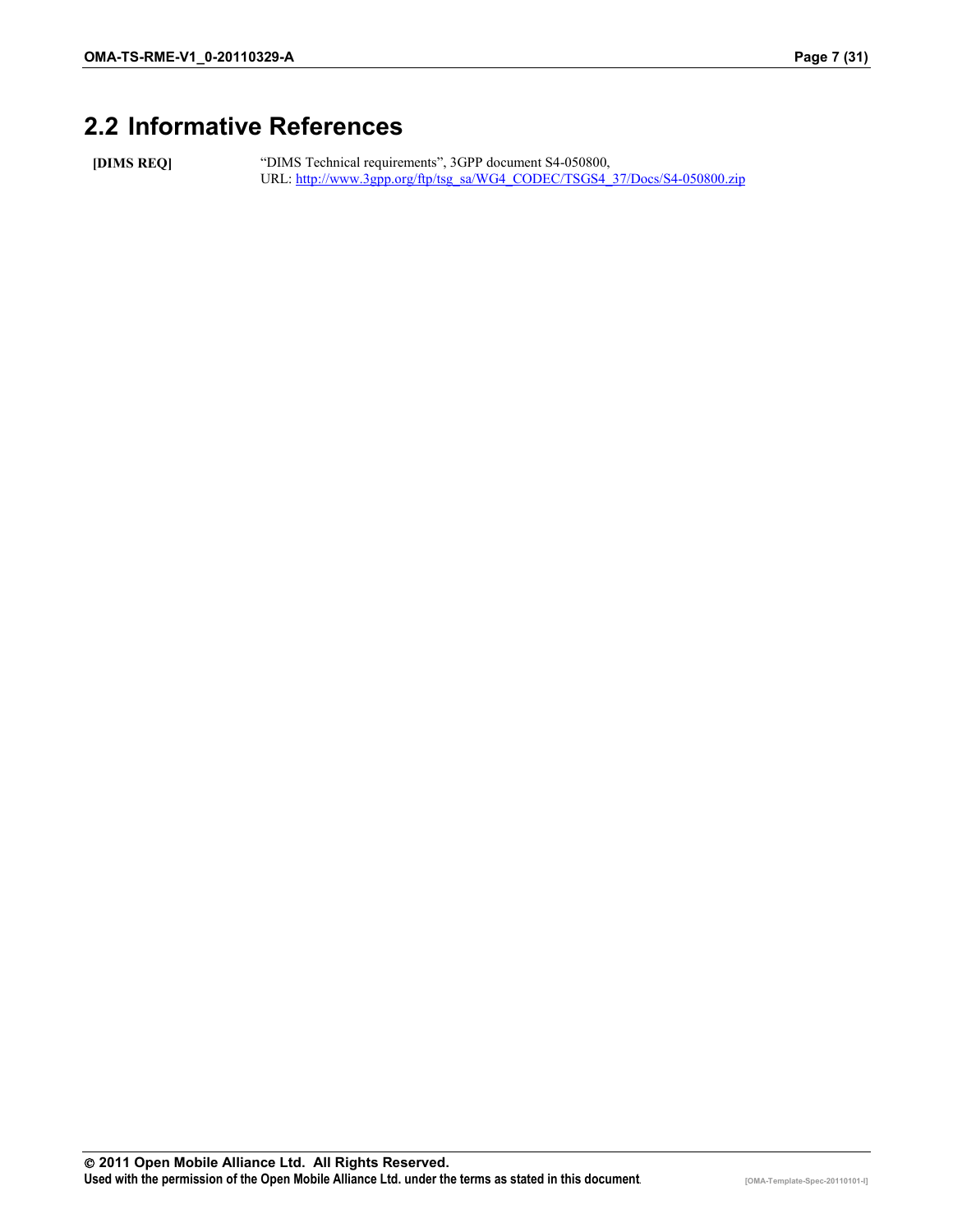# **3. Terminology and Conventions**

# **3.1 Conventions**

The key words "MUST", "MUST NOT", "REQUIRED", "SHALL", "SHALL NOT", "SHOULD", "SHOULD NOT", "RECOMMENDED", "MAY", and "OPTIONAL" in this document are to be interpreted as described in [RFC2119].

All sections and appendixes, except "Scope" and "Introduction", are normative, unless they are explicitly indicated to be informative.

# **3.2 Definitions**

| <b>Normal Play Time</b> | The normal play time at a particular instant in a stream is equal to the time it takes to play the stream, at<br>normal pace and without interrupts, from the start of the stream to the particular instant.       |
|-------------------------|--------------------------------------------------------------------------------------------------------------------------------------------------------------------------------------------------------------------|
| <b>RME</b> data         | XML data consisting of either initial scene data or scene commands.                                                                                                                                                |
| <b>RME</b> timeline     | Timeline graded by the normal play time of an RME stream.                                                                                                                                                          |
| <b>RME Unit</b>         | The smallest process-able unit of RME data. For streaming delivery the RME Unit is equivalent to DIMS Unit<br>as defined in Section 5.6 [DIMS]. For HTTP delivering the RME Unit equals the body of the DIMS unit. |
| Rich media              | Media consisting of aggregation of a number of different media types such as vector graphics, still images,<br>video and audio.                                                                                    |
| <b>Scene</b>            | The description of temporal and spatial layout of objects (included or by references) such as vector graphics,<br>images, audios and their linkage to each other                                                   |
| <b>Scene Commands</b>   | Information defining modifications to a scene.                                                                                                                                                                     |

#### **3.3 Abbreviations**

| 3GPP         | Third Generation Partnership Program        |
|--------------|---------------------------------------------|
| AAC          | Advanced Audio Coding                       |
| <b>AD</b>    | Architecture Document                       |
| <b>API</b>   | Application Programmer's Interface          |
| <b>BCAST</b> | OMA Mobile Broadcast Services Enabler Suite |
| <b>DCD</b>   | Dynamic Content Delivery enabler            |
| <b>DIMS</b>  | Dynamic and Interactive Multimedia Scenes   |
| <b>DOM</b>   | Document Object Model                       |
| <b>DRAP</b>  | Dynamic Random Access Point                 |
| <b>DRM</b>   | Digital Rights Management                   |
| <b>DVB</b>   | Digital Video Broadcasting                  |
| <b>ECMA</b>  | European Computer Manufacturers Association |
| <b>ESMP</b>  | <b>ECMA Script Mobile Profile</b>           |
| <b>HTML</b>  | <b>Hypertext Markup Language</b>            |
| <b>HTTP</b>  | <b>Hypertext Transfer Protocol</b>          |
| <b>MBMS</b>  | Multimedia Broadcast Multicast Service      |
| <b>OMA</b>   | Open Mobile Alliance                        |
| RD           | Requirement Document                        |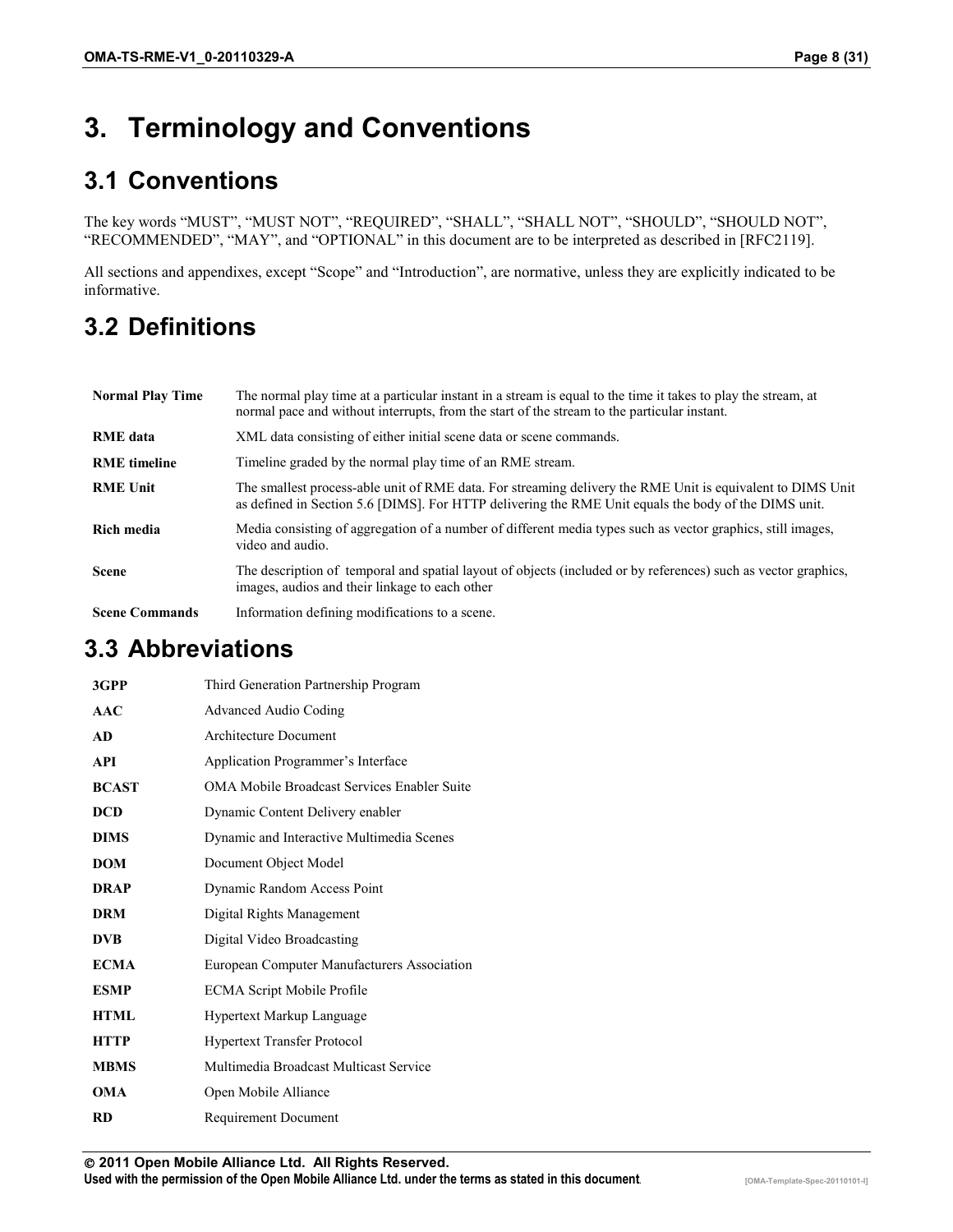| <b>RME</b>   | Rich Media Environment               |
|--------------|--------------------------------------|
| <b>RTP</b>   | Real-time Transport Protocol         |
| <b>RU</b>    | <b>RME Unit</b>                      |
| <b>SDP</b>   | <b>Session Description Protocol</b>  |
| <b>SVG</b>   | Scalable Vector Graphics             |
| TS           | <b>Technical Specification</b>       |
| <b>uDOM</b>  | Micro DOM                            |
| URL          | Uniform Resource Locator             |
| <b>XHTML</b> | Extensible HyperText Markup Language |
| XML          | Extensible Markup Language           |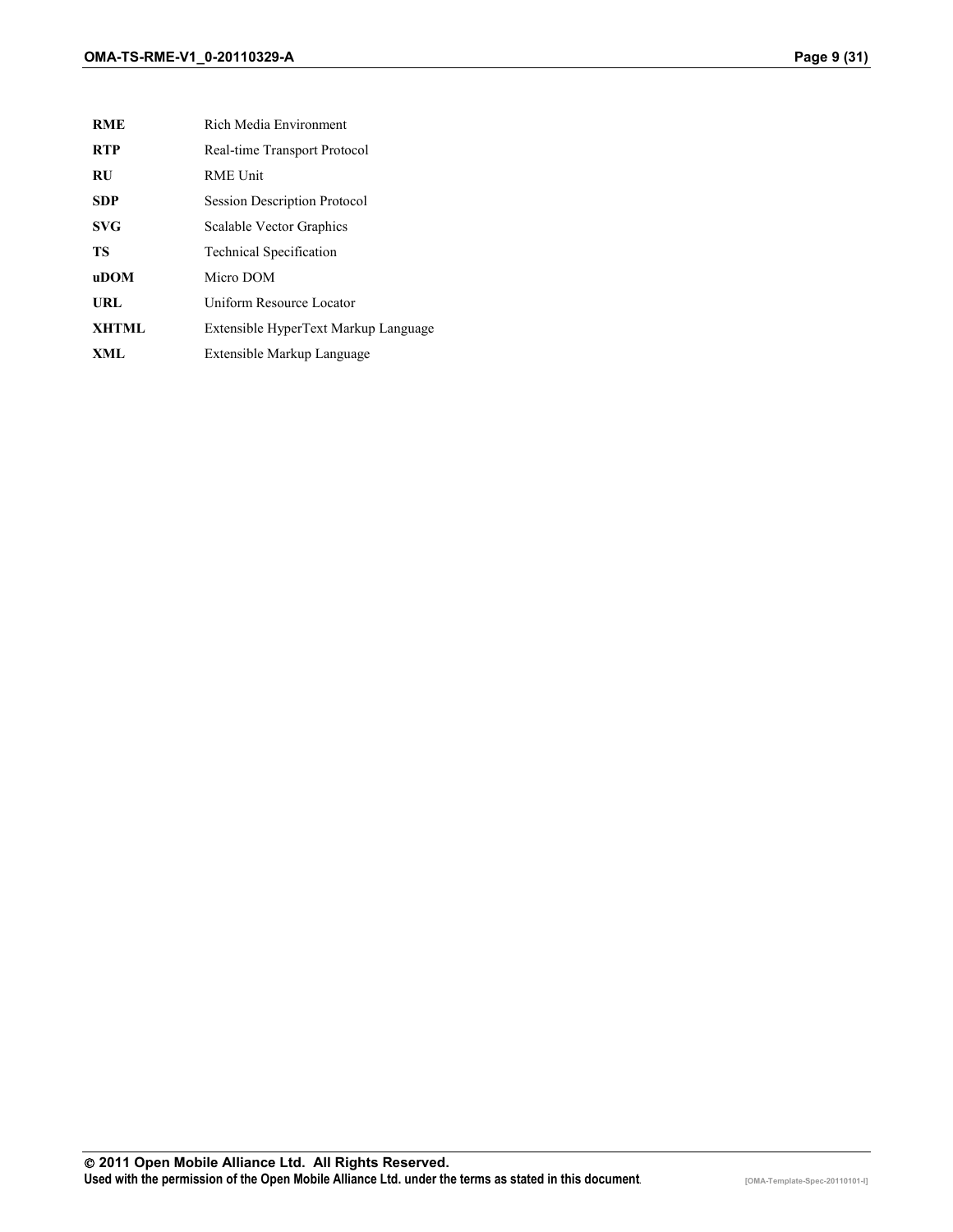# **4. Introduction**

The rich media environment (RME) specification defines a language for describing rich media content, which can be distributed to and displayed on mobile devices. RME content consists of scenes of visual objects, such as video, images, animation and text, and audio objects that are composed together to give the user a richer experience. The system contains means to continuously update the scene with new information replacing only the parts that are changing. It will thus be possible to keep part of the scene while updating other parts of the scene, thereby saving both communication bandwidth and device processing power. It is however, also possible to replace the current scene with a new scene, if desired.

Typical applications for RME are mobile TV Clients, dynamic application user interfaces, multi-player gaming, and ondevice portals.

The RME system consists of the RME Client and the RME server. The RME Client typically resides on the mobile terminal and provides the capability to display RME data, handle dynamic updates to the RME Scene as well as local and remote interaction with the scene objects. Typically the server is the source of data and provides RME data to the client.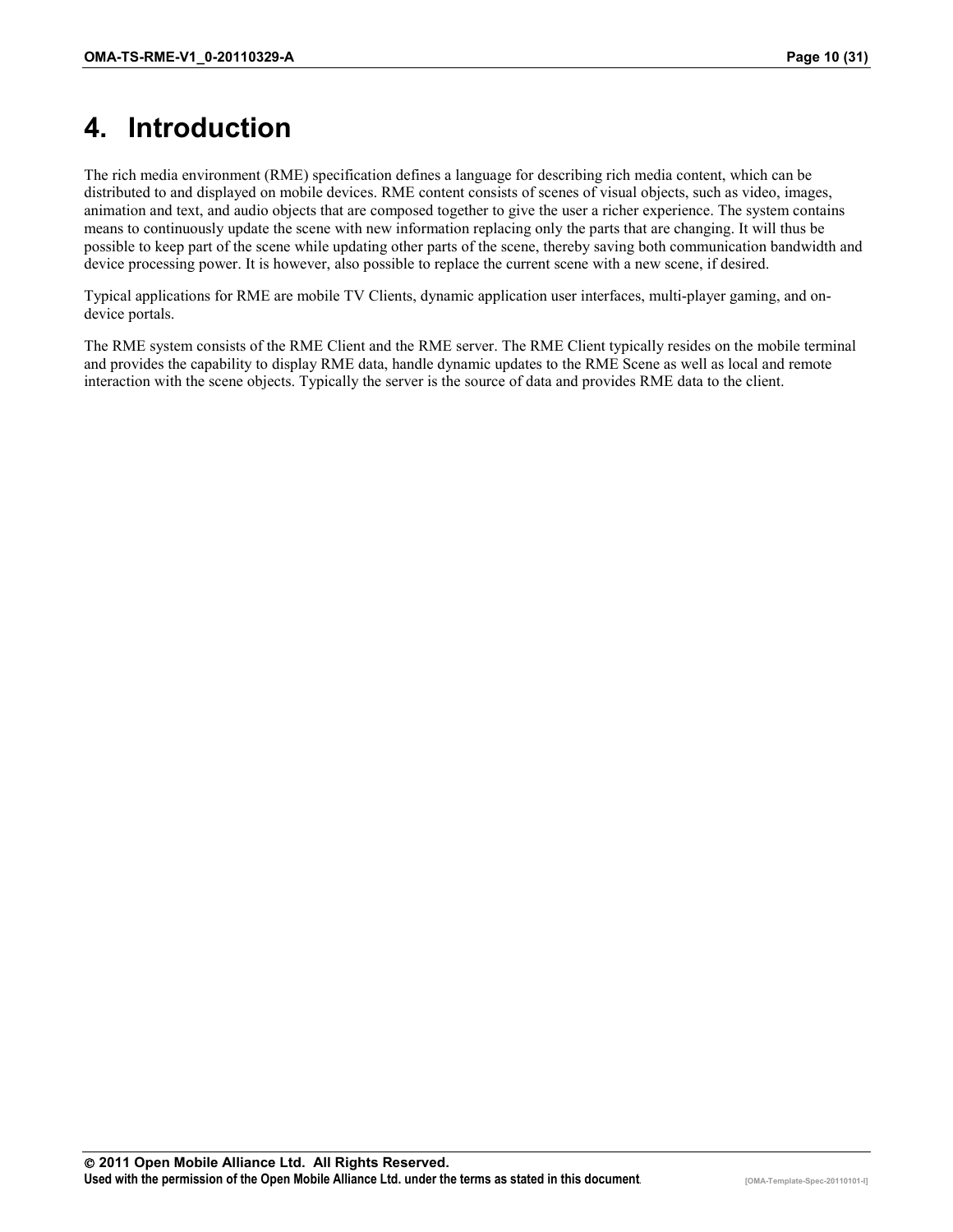# **5. Namespace definition**

The RME specification is an extension of the DIMS specification defined in [DIMS]. All XML entities defined in DIMS are in the namespace "http://www.3gpp.org/richmedia/". The current specification defines additional XML entities.

Although the development of the two specifications has been done in close cooperation, a new namespace is defined here to avoid the risk of name clashing, and in addition, to serve as a placeholder for functional entities defined in this document. XML entities defined in the current document are defined in the namespace "http://www.openmobilealliance.org/richmedia".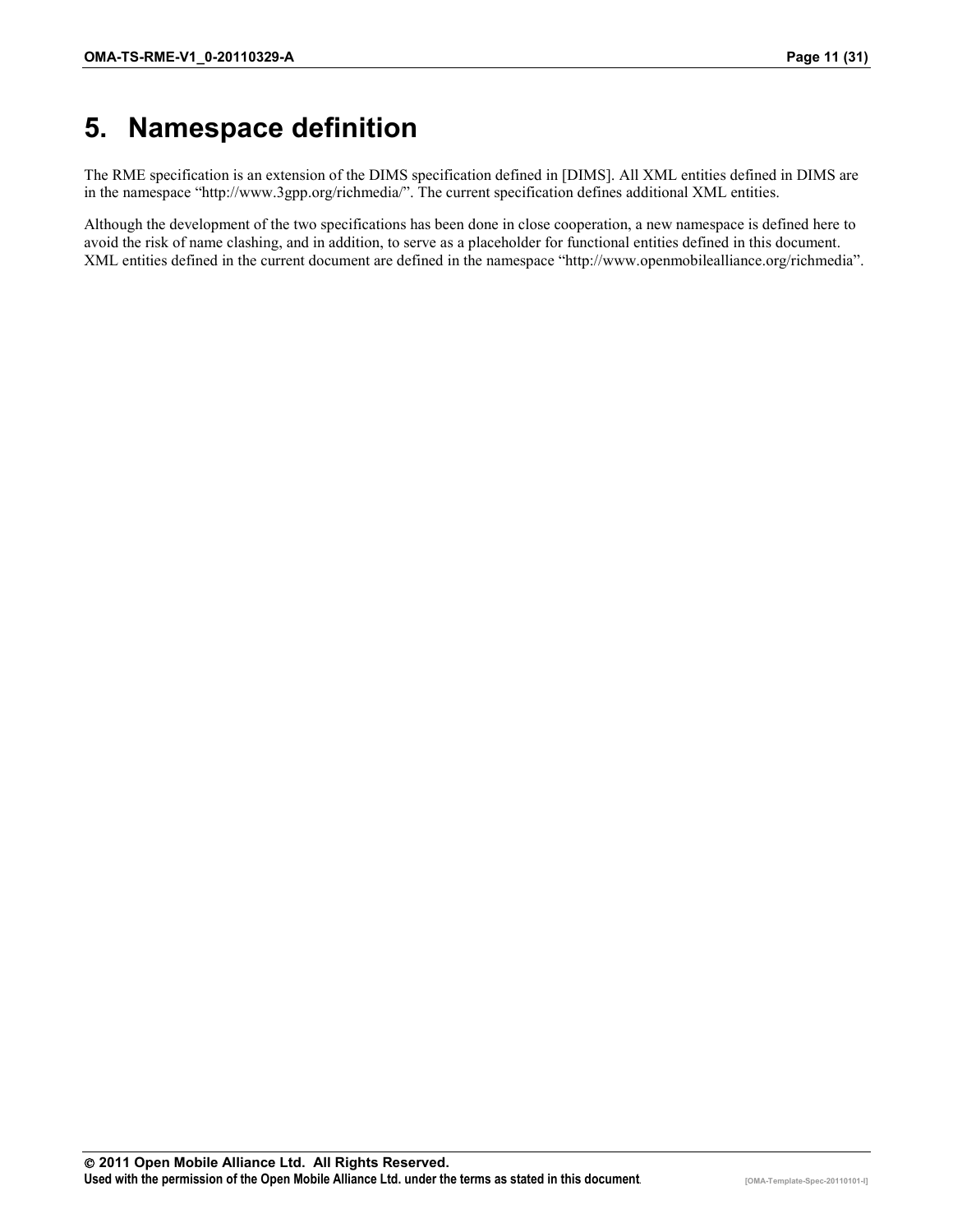# **6. Scene Description**

This section defines the XML language constructs that are used to describe an RME scene. The scene description defines visual and audio objects and the layout of these objects on the drawing canvas. The description of a scene also defines any temporal relation between the objects in the scene, as well as local and remote interaction with scene objects.

# **6.1 SVG Tiny 1.2**

The scene description language is based on the SVG Tiny 1.2 specification [SVG]. The RME scene description language SHALL support all language features that are included in the SVG feature string http://www.w3.org/Graphics/SVG/feature/1.2/#SVG-all.

# **6.2 Scene Description Extensions**

The scene description language in addition to the SVG Tiny 1.2 as defined in Section 6.1, SHALL support the extensions defined in Section 5.4.2 in [DIMS]. These extensions comply with SVG Tiny 1.2 Extension Conformance Requirements in Section D.6 in [SVG].

# **6.3 URI support**

The RME enabler SHOULD support URI schemes according to [URISCH].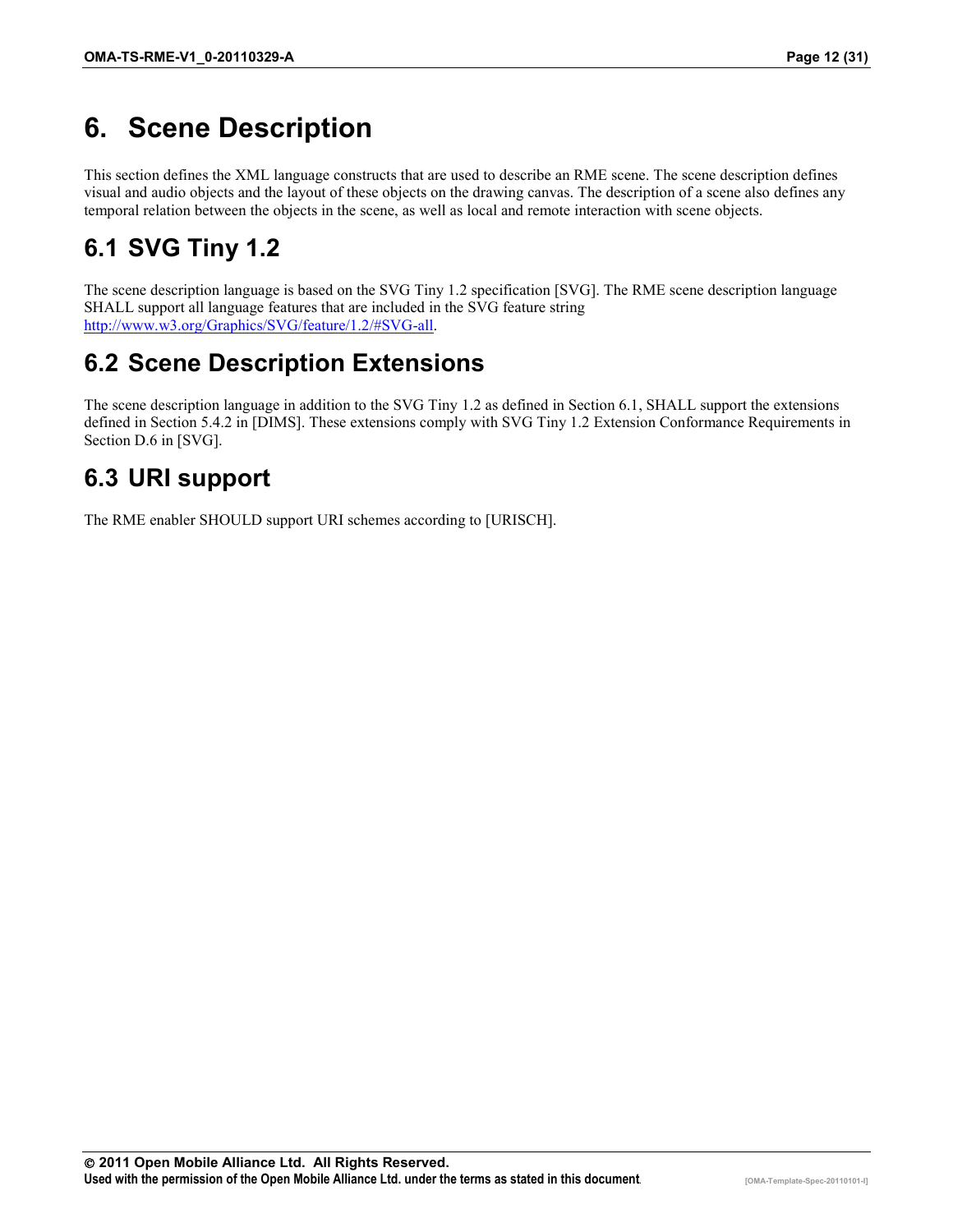# **7. Scene Commands**

This section defines XML language constructs used to accomplish changes to an RME scene. The commands can be synchronized to the time line of the scene.

# **7.1 Update Commands**

The update commands are used to modify an RME scene. The update commands allow insert, delete, replace and add operations on the RME scene. The syntax and semantics of the update commands are defined in Section 5.5.1 in [DIMS] and SHALL be supported by the RME enabler. The update commands are based on the MPEG4 part 20 specification [LASER].

# **7.2 State Management Commands**

The RME enabler provides state management capabilities through the save/restore/clean commands, which operate on DOM attributes. The mechanisms are specified in Section 5.5.2, in [DIMS] and SHALL be supported by the RME enabler.

The state management mechanisms can be a potential security risk. The security measures defined in 5.5.2 of [DIMS] SHALL be used.

An RME enabler implementation may impose additional security mechanisms.

# **7.3 Activation Commands**

The RME system SHALL support the activate/deactivate commands as specified in Section 5.5.3 in [DIMS]. These commands operate on the nodes of the DOM tree and provide means to temporarily activate/deactivate a branch of the DOM tree.

# **7.4 Script as a Command**

Scripts can be sent to the client for immediate execution. Scripts SHALL have access to the RME Scene, including the ability to modify the DOM. The RME Client SHALL NOT load these scripts in the DOM. The command for sending such scripts is defined in Section 5.5.5 in [DIMS] and SHALL be supported by the RME enabler.

# **7.5 Seeking in the RME timeline**

To perform relative seek backward and forward in the RME timeline, the seek command as defined in Section 5.5.6 in [DIMS] SHALL be supported by the RME enabler for locally stored data (for e.g. RME content packaged in a 3gp file). The device is NOT REQUIRED to buffer any data from a data stream. The RME enabler MAY support this command for streamed data.

#### **7.6 Scene Command document**

The <sceneCommandGroup> element defines a wrapper element for scene commands. The <sceneCommandGroup> element is defined in the RME namespace and has no attributes. By wrapping scene commands in this element a valid XML document is created.

Download requests for  $\leq$ sceneCommandGroup> documents can be made from the scene using the  $\leq$ updates> element as defined in Section 5.4.2.6 in [DIMS] or scripts. The commands within a <sceneCommandGroup> SHALL be applied in the order they appear in the element.

The retrieved commands do not have any media time and SHALL be applied according to the begin time of the  $\leq$ updates $\geq$ element for update requests and as soon as they arrive for script requests.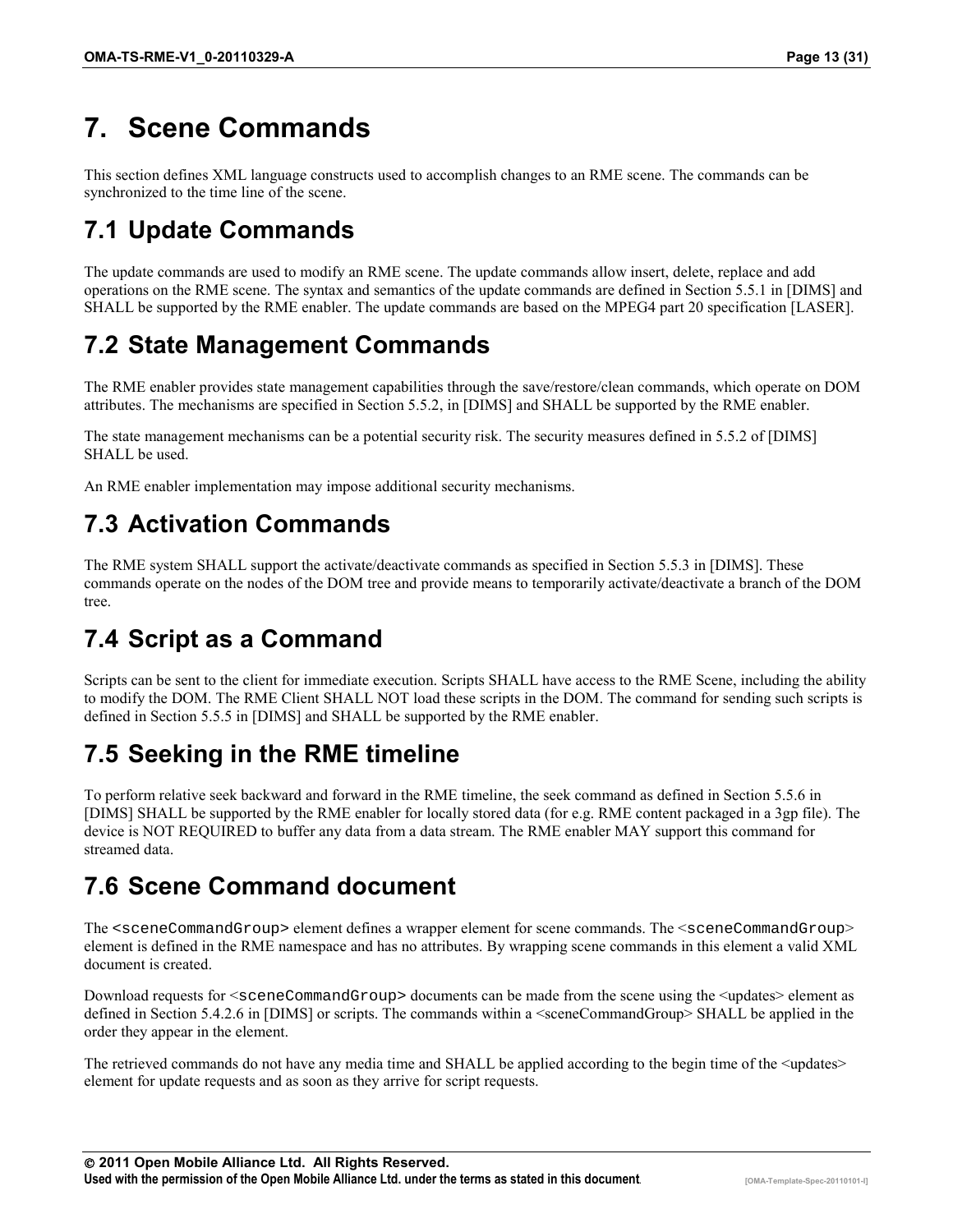# **8. Scripting functionality**

This section defines the scripting capabilities available in the RME enabler. The RME enabler SHALL include support for script execution. Scripts are loaded to the client either as part of the initial scene (see Section 5), as an update (see Section 7.1) or in an immediate script execution unit (see Section 7.4).

Scripts used in RME context may pose security risks. RME does not define any security mechanisms of its own for script execution and relies on the protection mechanisms provided by the underlying scripting environments. The authors and implementations are recommended to exercise caution when scripts are used in the context of RME.

# **8.1 Scripting language**

The RME Client SHALL support the ECMA Script Mobile Profile as defined in [ESMP] and MAY support other scripting languages.

# **8.2 Script processing**

The scripts supplied with the initial scene or in scene updates are loaded into the DOM of the scene and SHALL be executed according to the rules in Section in 15.2.1 (SVG Script Processing) in [SVG].

Scripts sent from the server to the client according to Section 7.4 SHALL be executed according to Section 10.1in the present specification. These scripts SHALL NOT be loaded into the DOM and SHALL be removed as soon as they have finished their execution.

# **8.3 uDOM API**

The RME system SHALL allow scripts to access the RME Scene using the uDOM API as defined in appendix A in [SVG].

# **8.4 Extensions to uDOM API**

The RME system SHALL in addition to the uDOM API defined in Section 8.3 support the APIs necessary for scene extensions as defined in Section 6.3 in [DIMS].

# **8.5 ESMP bindings to uDOM**

The uDOM used in RME SHALL bind to the ECMA script mobile profile using the bindings defined in Appendix O in [SVG]. The extensions to the uDOM defined in this specification SHALL be bound to ECMA script mobile profile using the bindings defined in Appendix D in the present specification.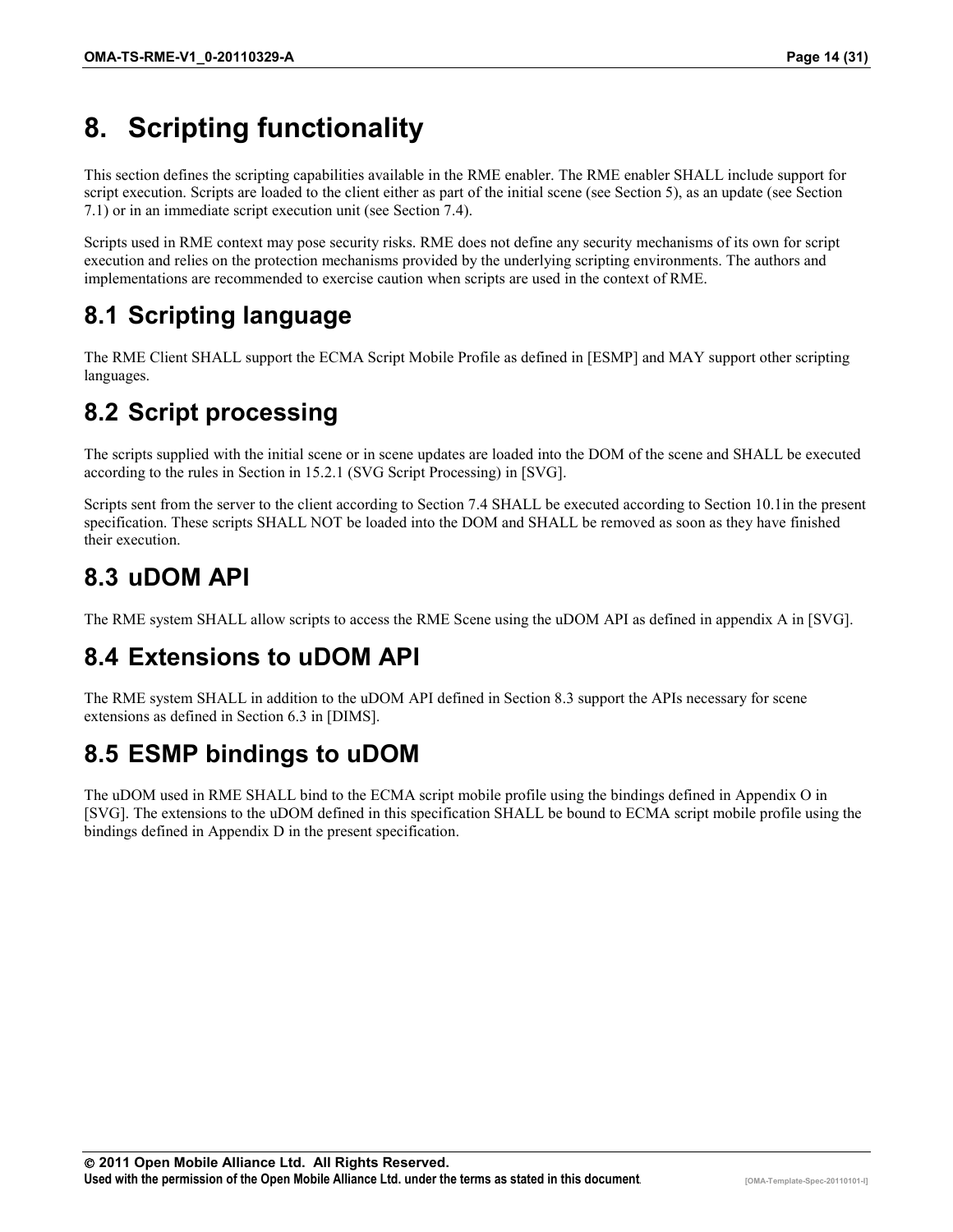# **9. Events**

The RME enabler supports event creation, dispatching and handling on the client. An RME Client SHALL handle events according to the DOM-Level-3 Events specification as specified in Section 13 in [SVG].

#### **9.1 List of Supported Events**

The RME Client SHALL support creation and dispatching of the following events:

- All events of SVG Tiny 1.2 as defined in Section 13.2 in [SVG]
- The Media Access Events as defined in [MAXE]
- Events defined in the DIMS specification Section 6.1 in [DIMS]
- Events defined in Section 9.2 in the present specification

The Event object property "type" SHALL map to "Event identifier", as defined by SVG, for all events defined outside of the SVG specification.

#### **9.2 RME defined events**

#### **9.2.1 Screen Orientation event**

The RME enabler SHALL support the screen orientation events as defined in Section 5.4.2.8 in [DIMS]. The RME enabler SHALL support the ScreenOrientationEvent interface as defined below. This interface is a superset and redefinition of the interface with the same name defined in Section 6.1.3 in [DIMS]. The superset is a result of the softKeysLocation attribute not present in DIMS.

This interface provides contextual information associated with change in Screen Orientation modes. Supported event types are **ScreenOrientationPortrait** and **ScreenOrientationLandscape.**

```
interface ScreenOrientationEvent : Event 
{
   readonly attribute unsigned long screenWidth; 
    readonly attribute unsigned long screenHeight; 
    readonly attribute unsigned long screenAngle; 
    readonly attribute DOMString softKeysLocation;
}
```
#### **Attributes**

**screenWidth** - contains the new screen display or viewport width **screenHeight** -contains the new screen display or viewport height **screenAngle** – documents the angle between the primary axis of the screen, and an un-rotated horizontal axis with a value between 0 and 359 inclusive. **softKeysLocation** - 3-tuples of screen coordinate X, screen coordinate Y, and Key

Identifiers.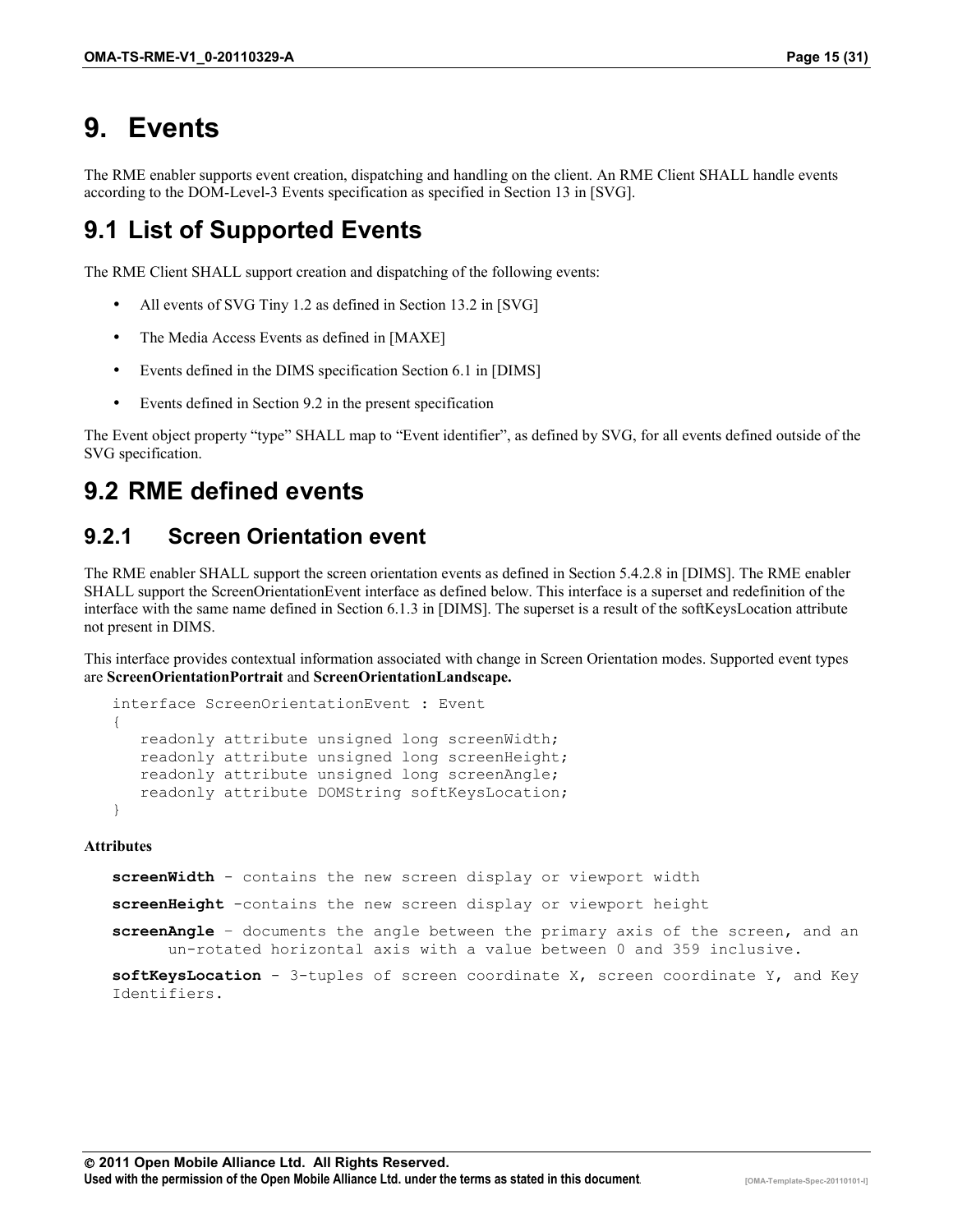#### **9.2.2 Key Identifiers**

The RME enabler SHALL, in addition to the key identifiers defined in [DOM3\_EVENT] support the following key identifiers in the KeyboardEvent interface:

- "Softkey\_1" The primary softkey.
- "Softkey\_2" The secondary softkey.
- "Softkey\_3" Optional softkey.
- "Softkey\_n" Additional optional softkeys 4 and beyond where *n* indicates the number.
- "Joystick\_Left" Indicates 'left' movement by the rocker/9-way switch.
- "Joystick\_Right" Indicates 'right' movement by the rocker/9-way switch.
- "Joystick\_Up" Indicates 'up' movement by the rocker/9-way switch.
- "Joystick\_Down" Indicates 'down'' movement by the rocker/9-way switch.
- "Joystick\_Center" Indicates 'center' movement by the rocker/9-way switch.
- "Joystick\_UpLeft" Indicates 'up/left' movement by the rocker/9-way switch
- "Joystick UpRight" Indicates 'up/right' movement by the rocker/9-way switch
- "Joystick DownLeft" Indicates 'down/left' movement by the rocker/9-way switch
- "Joystick DownRight" Indicates 'down/right' movement by the rocker/9-way switch

#### **9.3 Event Processing Model**

The processing of events SHALL follow the DOM-Level-3 Events specification as used in Section 13 in [SVG].

The RME enabler MAY support the capture phase completion of the DOM Events flow.

Event processing SHOULD be considered an atomic action. After an event has been created and dispatched, the processing of the event SHOULD continue until completion. For further information see Section 1.2.2.5 in [DOM3\_EVENT].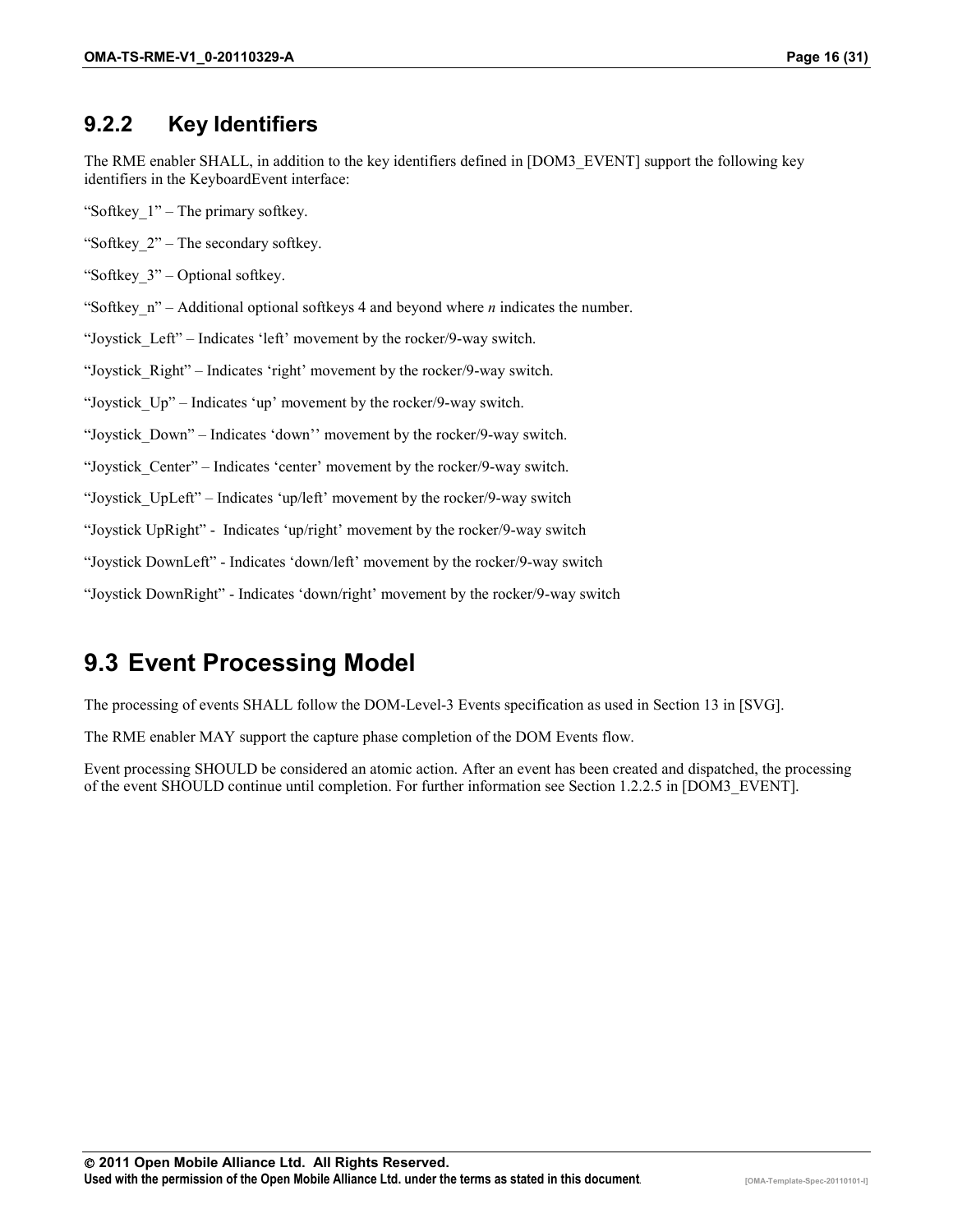# **10. Timing Model and Processing Model**

In this section the overall processing and timing model is defined. This is the relation between processing and timing of the RME scene objects: Scripts, events, updates and the regular scene objects. The intrinsic timing and processing details of the objects themselves is discussed in their respective section.

# **10.1 Timing model**

The RME enabler processes the following objects: Initial scenes, scene commands, events, scripts and rendering. All processing objects SHALL be processed at their normal play time. Objects of different types but with the same play time can be processed in implementation specific order. Objects of the same type and with the same normal play time can be handled in any order.

Objects in the RME scene can be synchronized relative to each other. The synchronization requires that timing information is available for all elements that are to be synchronized. Obtaining timing information for the media elements is dependent on the particular format used for the underlying media of these elements.

Scene commands can be synchronized to the RME Scene time. The command structure does not contain timing information and relies on the transport layer timing information. The correlation between the transport layer timing and the normal play time is handled by the transport layer.

The definition of transport layer time in different delivery contexts is defined in Section 11 below.

# **10.2 Processing Model**

The processing model for handling the RME units is defined in Section 5.8 in [DIMS].

The playback algorithm of a compliant RME Engine SHALL produce the same result as the algorithm described below with the following high-level steps for each execution cycle:

- 1. Load the initial RME scene and initialize the scene time;
- 2. Compute the new scene time *t* (begin of execution cycle);
- 3. Decode any RU with a scene time below or equal to *t*, and not yet presented in earlier execution cycles, as well as any RU with no specified time;
- 4. Execute commands from RUs decoded at step 3;
- 5. Event resolution and media synchronization
	- 5.1. Process all events according to the DOM event model [DOM3\_EVENT] and resolve all begin and end times that can be resolved according to the SMIL Timing Model, in clause 10 of [SMIL];
	- 5.2. Determine active media objects by inspecting begin and end times,
	- 5.3. If there are more events generated, go to 5.1
- 6. For each active media object, calculate its normal play time, and prepare for rendering of next frame.
- 7. Render the audio and visual element of the scene tree according to the SVG rendering model as described in Clause 3 of [SVG] (end of execution cycle).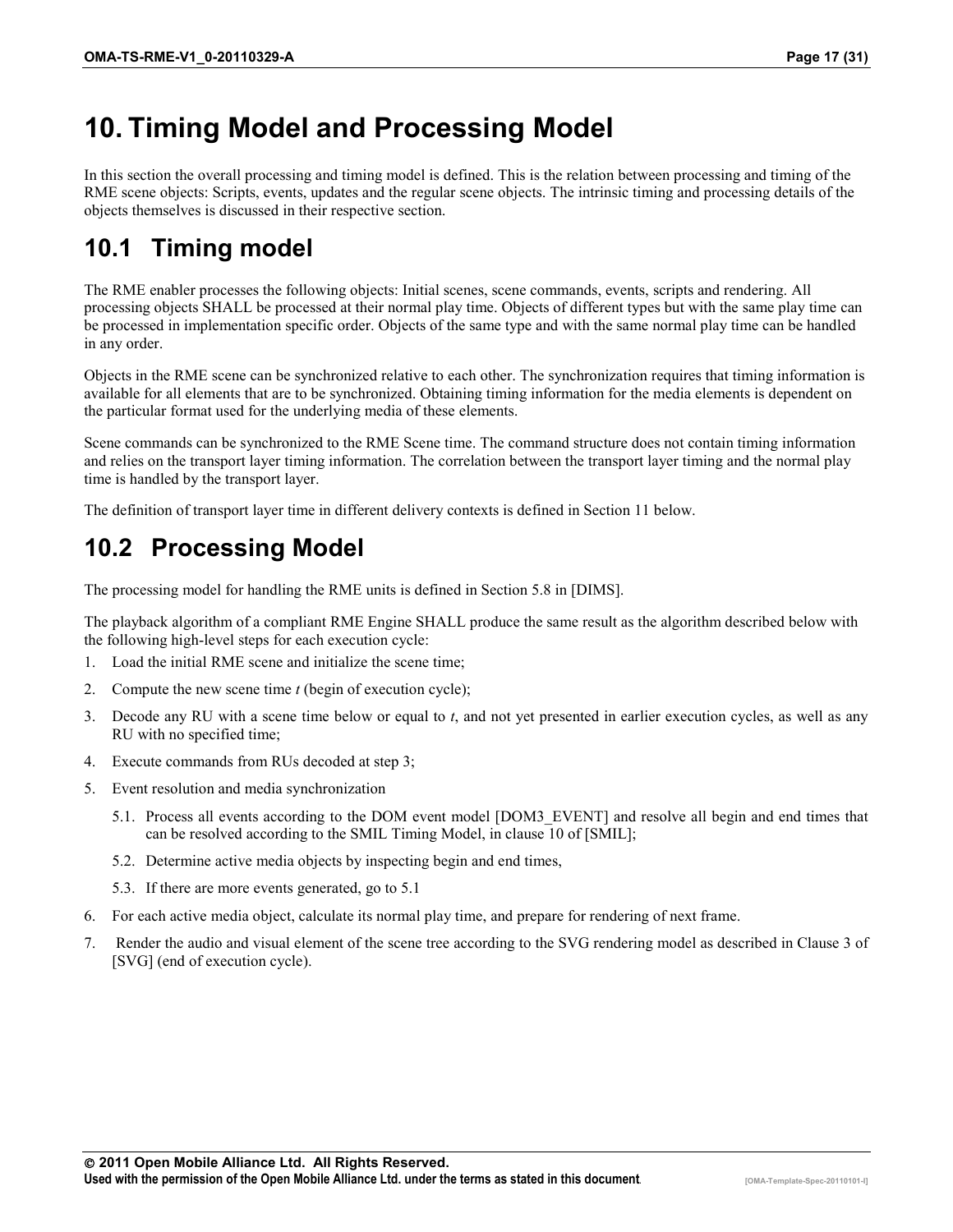# **11. Packaging and delivery**

The RME data can be packaged, accessed and delivered through the following mechanisms:

- RME document
- 3gp file
- Multipart MIME
- Streamed sequences of RME Units
- Local storage

The primary addressed delivery context in this specification is 3GPP networks. Additional delivery contexts can be added in future releases. Some delivery contexts e.g. broadcast streaming context, require the client to perform tune-in.

This section also defines how the media time for updates is obtained in different delivery contexts.

#### **11.1 RME document**

An RME document SHALL consist of either a scene (see Section 6) or scene commands packaged in a <sceneCommandGroup> element as defined in Section 7.6in the current specification. The document SHALL constitute a valid XML document.

The MIME type for Initial scenes SHALL be "application/richmedia+xml".

The MIME type for <sceneCommandGroup> documents SHALL be "application/richmediacommand+xml".

An RME documents containing a scene command groups is recommended to be stored with the file extension "scg" as a matter of best practice.<sup>1</sup>

It SHALL be possible to deliver the RME document using point to point (e.g.: HTTP), or broadcast/multicast (FLUTE) mechanisms.

#### **11.1.1 Specific data signaling**

RME data transported as documents does not contain the DIMS Unit header part. The table below indicates how the information in the DIMS unit header is retrieved when the RME data is transported as RME documents.

| Field | Signaling in DIMS (RTP/3GP)                    | <b>Signaling in RME (HTTP)</b>                                       |
|-------|------------------------------------------------|----------------------------------------------------------------------|
| S     | Indicates if the body is a scene or not        | Signaled in the HTTP Content-Type (MIME) field (see<br>Section 11.1) |
| M     | Indicates if the body is a random access point | Not of interest in error free transport without tune-in              |
|       | Signals redundant body                         |                                                                      |
| D     | Signals exit of multi unit random access point |                                                                      |
|       | Signal if the unit is essential or not         |                                                                      |
|       | Signals if the body is compressed              | Signaled in the HTTP Content-Encoding field                          |

#### **Table 1 DIMS unit header data and how it is retrieved for RME data in RME documents.**

The security variables *useFullRequestHost* and *pathComponents* are in [DIMS] only defined for streamed delivery of data. For RME data delivered as RME documents the security variables *useFullRequestHost* and *pathComponents* shall be set as

 $1$  The mime type should be review if we decide to use the OMA process or to do an IETF registration.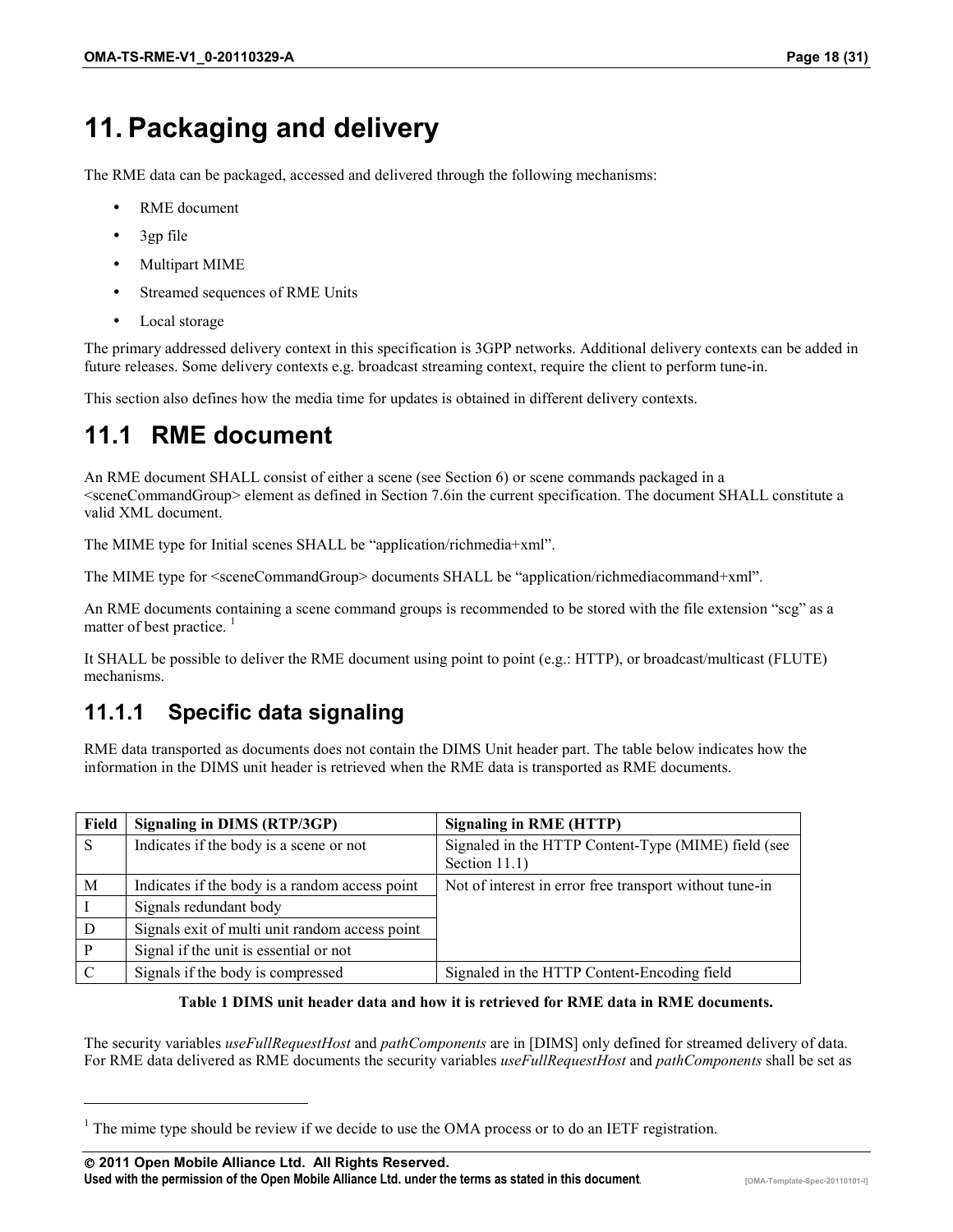*name=value* pairs as extensions to the MIME type in the Content-Type identification of the document. The usage of these parameters SHALL be supported as defined in Section 5.5.2 in [DIMS].

Example Usage:

```
Content-Type = application/richmedia+xml;useFullRequestHost=1;pathComponents=4
```
#### **11.2 3gp file**

The RME enablers SHALL support packaging of RME data into 3GP files according to Section 7.2 in [DIMS]

The 3GP file format supports progressive download. In this case the media time for the updates SHALL be the sample times in the 3GP file.

#### **11.3 Multipart MIME**

#### **11.3.1 Multipart MIME RELATED**

The RME enabler SHOULD support multipart MIME delivery of the type RELATED [RFC2387]. Multipart RELATED is a transport packaging mechanism allowing related MIME messages e.g. initial scene and updates to the scene, to be transmitted in one request.

Example usage of Multipart MIME:

```
---------Multipart Message - Begin--------------------------
Content-type: multipart/related; boundary="RME"
--RMFContent-type: application/richmedia+xml
<svg>
     <text>This is your initial scene</text>
</svg>
--RMEContent-type: application/richmediacommands+xml
<sceneCommandGroup>
      <insert>…...</insert>
      <add>……..</add>
      <delete>……</delete>
      <doScript>……</doScript>
</sceneCommandGroup>
--RMF-------------Multipart Message - End--------------
```
#### **11.3.2 Multipart MIME MIXED**

The RME enabler SHOULD support multipart MIME delivery of the type MIXED [RFC2046]. Multipart MIXED is a transport packaging mechanism allowing unrelated MIME messages e.g. updates, to be transmitted in one request.

#### **11.4 Streams of RME units**

A packet of streamable RME data SHALL consist of an RU defined as the DU in Section 5.6 in [DIMS]. The RME enabler SHALL support RTP delivery of RUs using the payload format and SDP parameters defined in Section 7.3 in [DIMS].

The streaming distribution can be of the type one-to-one (e.g.: PSS) and one-to-many (e.g.: BCAST).

The MIME type for streaming over RTP SHALL be "**video/richmedia+xml**".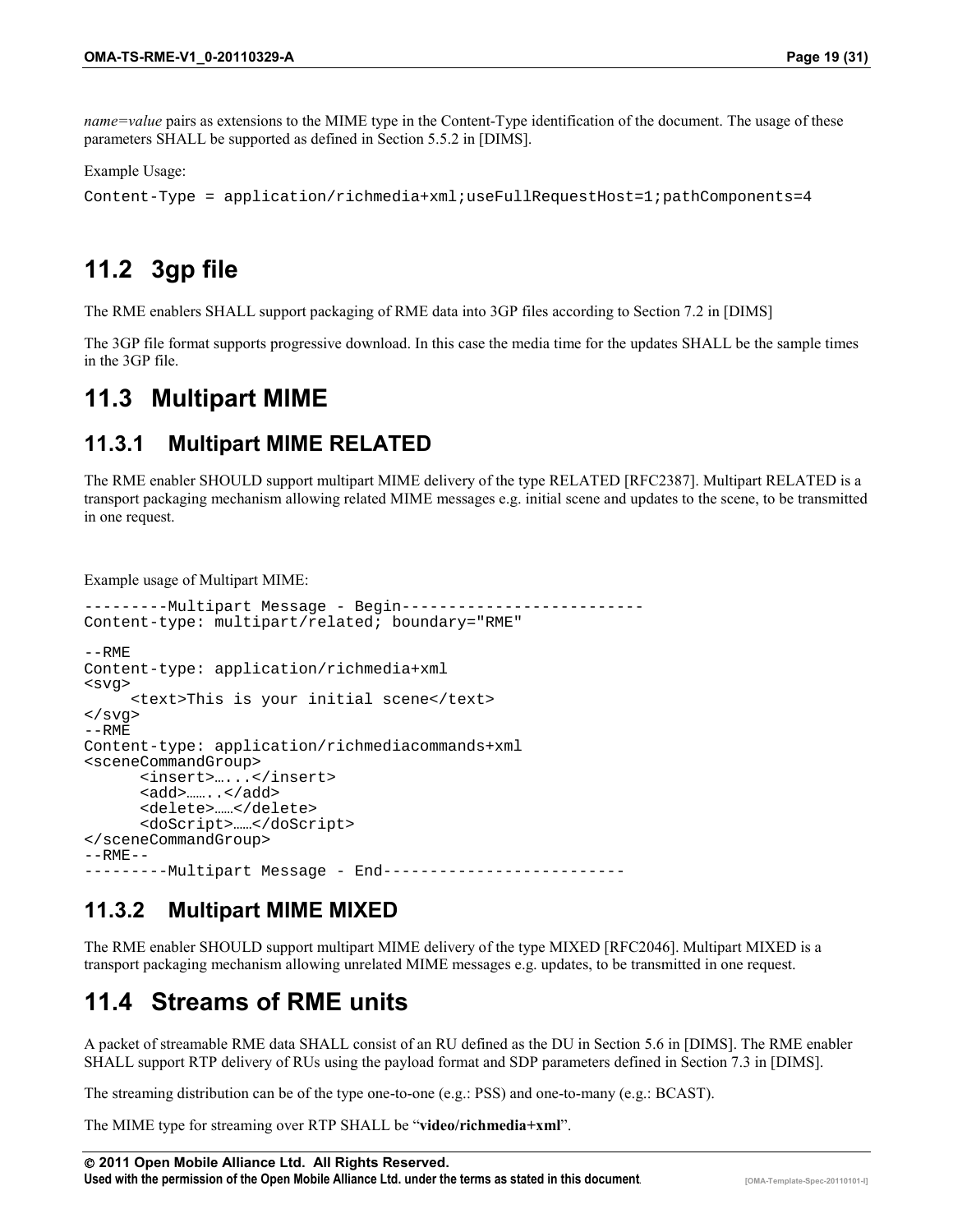In this case, the media time for updates SHALL be the RTP time stamps.

#### **11.4.1 Random Access Point**

Random access points are used to perform tune-in, random access and error recovery in a RTP streaming environment. The RME enabler SHALL support the Random Access Mechanism as defined in Section 5.9 in [DIMS] including support for Dynamic Random Access Points DRAP specified in Section 5.5.4 in [DIMS].

#### **11.5 Storage of RME data locally**

The RME Client SHALL support retrieving 3GP files and RME data including RME documents from the local file system of the device.

#### **11.6 Other delivery contexts**

Besides the delivery mechanism defined in Section 11.1 and 11.4.1 other delivery contexts can provide desirable functionality for an RME service. RME does not preclude any delivery contexts that usefully provide the client with RME data. Particularly the OMA-BCAST [BCAST] enabler, the OMA-PUSH [PUSH] enabler and the OMA-DCD [DCD] enabler MAY be used.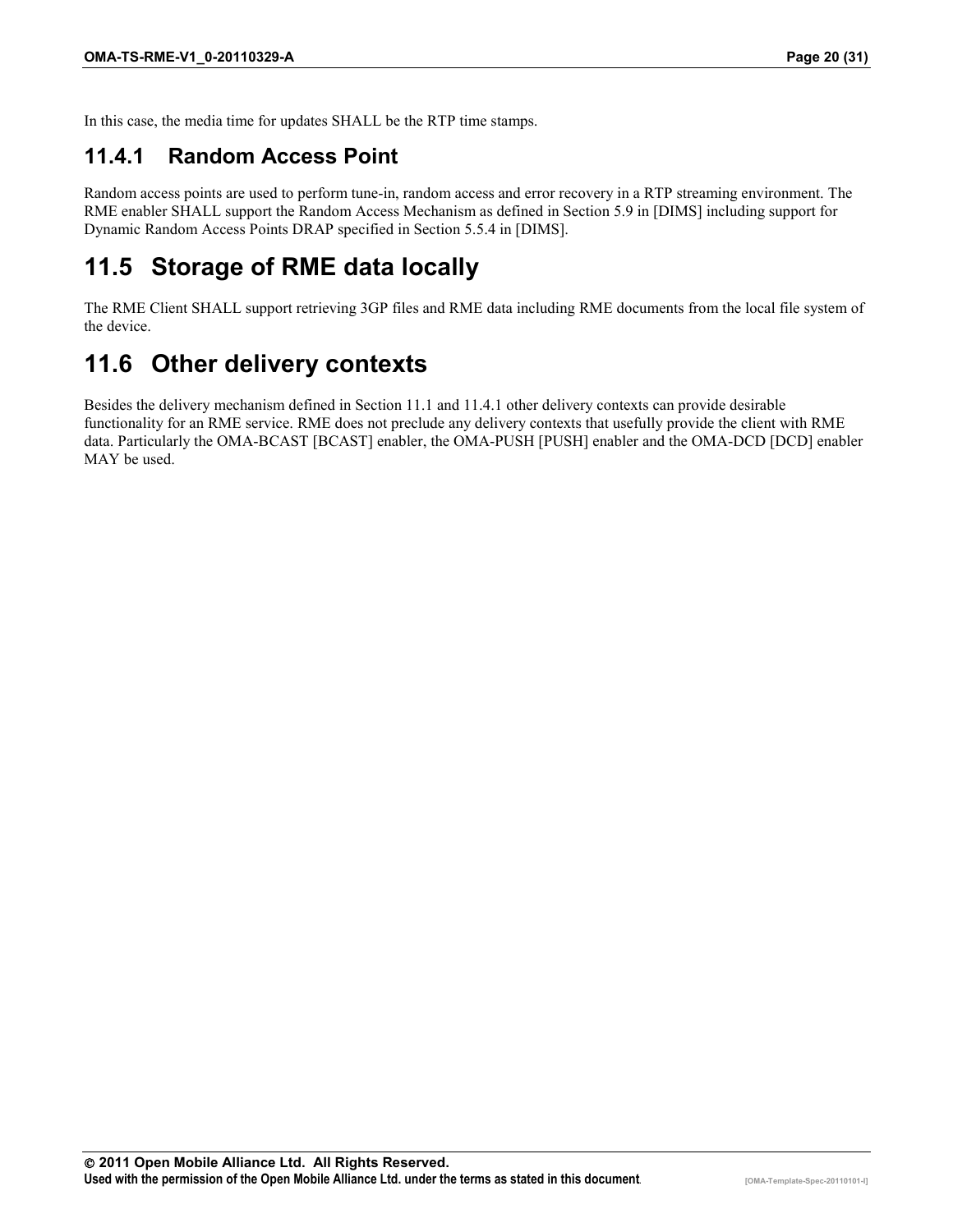# **12. Capabilities, Configuration and Management**

# **12.1 Static Capabilities**

Static device capabilities for RME are advertised using the facilities provided by OMA UAProf [UAPROF]. The following UAProf vocabulary is defined, and SHOULD be supported by device profiles describing RME capable devices:

| Attribute                                      | Component        | Description                                                                                                                                                                                                   | Resolution | Datatype        | Example                                          |
|------------------------------------------------|------------------|---------------------------------------------------------------------------------------------------------------------------------------------------------------------------------------------------------------|------------|-----------------|--------------------------------------------------|
| RMECapable                                     | SoftwarePlatform | Indicates whether the device<br>provides Rich Media User<br>Agent Services.                                                                                                                                   | Locked     | Boolean         | Yes, No                                          |
| RMEVersion                                     | SoftwarePlatform | Defines version of the Rich<br>Media Enabler (RME)<br>capability within the device.                                                                                                                           | Locked     | Literal         | " $1.0$ "                                        |
| RichMediaDeliveryContext                       | SoftwarePlatform | List of RME Delivery<br>contexts the device supports<br>for transporting RME data<br>streams. Property value is a<br>list of supported contexts,<br>where each item in the list is<br>a context name.         | Append     | Literal,<br>Bag | "HTTP",<br>"RTP".<br>"FLUTE<br>, ,               |
| RichMediaPackagingFormat SoftwarePlatform<br>S |                  | List of packaging formats<br>the device supports for<br>packaging Rich Media data<br>streams. Property value is a<br>list of supported formats,<br>where each item in the list is<br>a packaging format name. | Append     | Literal.<br>Bag | "3GP",<br>"multipar<br>$t$ ",<br>"MULTI<br>PART" |
| SupportedScreenOrientation<br>S                | SoftwarePlatform | Describes the list of<br>supported screen orientation<br>capabilities.                                                                                                                                        | Append     | Integer,<br>Bag | 0,90,180,<br>270                                 |
|                                                |                  | Default "landscape" is<br>defined as 0 degrees.                                                                                                                                                               |            |                 |                                                  |
|                                                |                  | Default "portrait" is defined<br>as 90 degrees.                                                                                                                                                               |            |                 |                                                  |
|                                                |                  | References:                                                                                                                                                                                                   |            |                 |                                                  |
|                                                |                  | 3GPP 26.142 v7.1.0 Section<br>5.4.2.8<br>OMA RME TS Section 9.2.1<br>MPEG 20                                                                                                                                  |            |                 |                                                  |
| ScreenDefaultOrientation                       | SoftwarePlatform | Describes the default<br>orientation of a device as<br>either 0 (landscape) or 90<br>(portrait).                                                                                                              | Locked     | Integer         | 90                                               |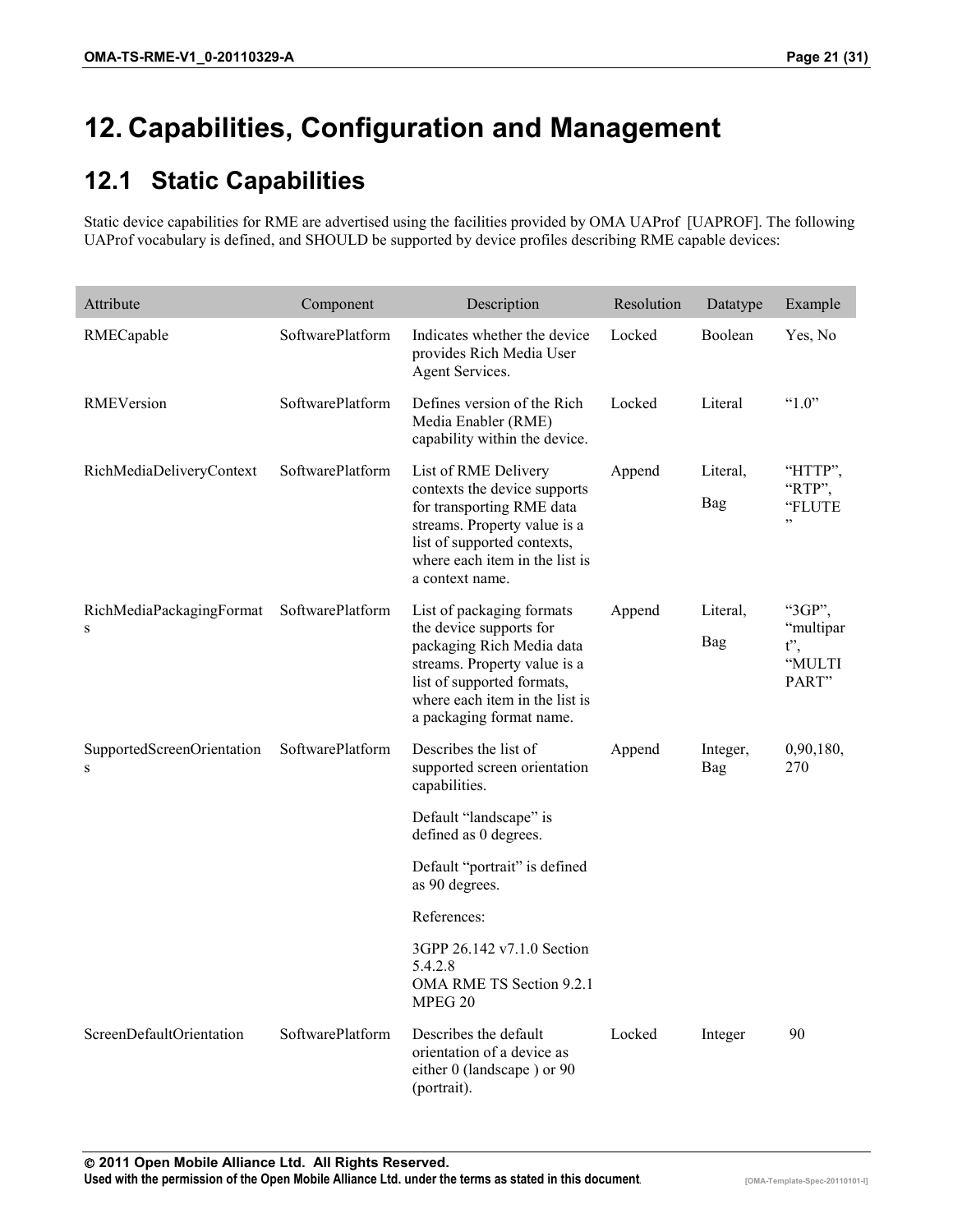#### **12.2 Dynamic Capabilities**

Dynamic capabilities are currently available via ECMAScript API interface ( see Section 9.2.1). When dynamic capabilities reporting is implemented in the networked environment, remote access to this vocabulary MAY be provided.

The following vocabulary is defined, but, because of its dynamic nature need only be supported through the specified ECMAScript API:

| Attribute                 | Component       | Description                                                                                                                                                                                                                                                                                                 | Resolution | Datat<br>ype | Example      |
|---------------------------|-----------------|-------------------------------------------------------------------------------------------------------------------------------------------------------------------------------------------------------------------------------------------------------------------------------------------------------------|------------|--------------|--------------|
| ScreenOrientatio<br>n     | <b>TBD DCAP</b> | Shows the current screen<br>orientation. "portrait" is always<br>long dimension vertical.<br>"landscape" is always long<br>dimension horizontal. An angular<br>reference assumes "landscape" is 0<br>or 180 degrees and "portrait" is 90<br>or 270 degrees. (definition matches<br>with ScreenOrientations) | Dynamic    | Integ<br>er  | 0,90,180,270 |
| RichMediaScreen<br>Height | <b>TBD DCAP</b> | Contains the current running screen<br>viewport height for a DIMS/RME<br>application in pixels. Height is<br>relative to<br>CurrentScreenOrientation as the<br>origin is always located at the top-<br>left corner of the screen.                                                                           | Dynamic    | Integ<br>er  | 500          |
| RichMediaScreen<br>Width  | <b>TBD DCAP</b> | Contains the current running screen<br>viewport width for a DIMS/RME<br>application in pixels. Width is<br>relative to<br>CurrentScreenOrientation as the<br>origin is always located at the top-<br>left corner of the screen.                                                                             | Dynamic    | Integ<br>er  | 300          |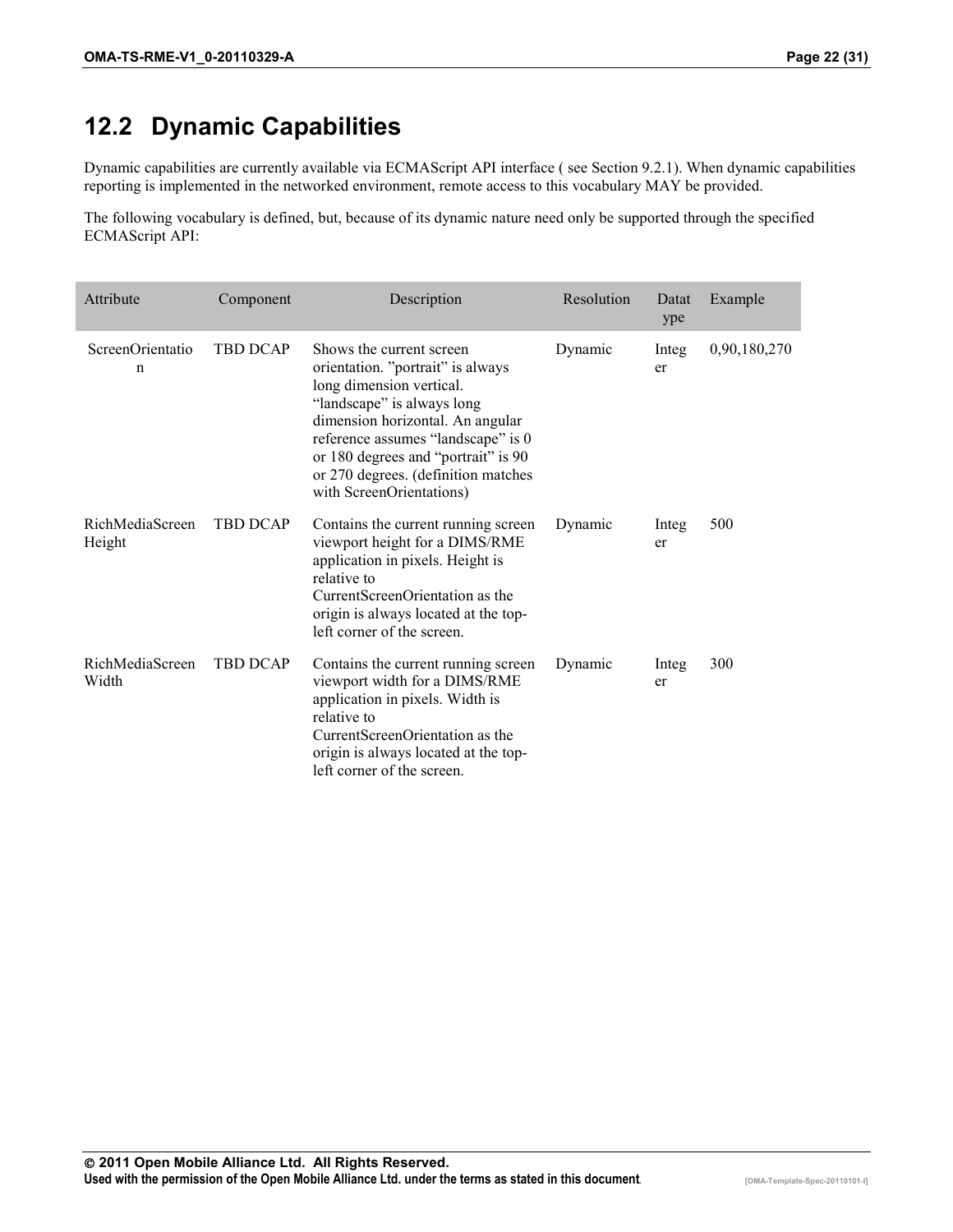# **13. Host Services**

# **13.1 Font**

RME Client implementations SHALL support downloadable OpenType fonts [OFF] with TrueType outlines. TrueType hinting SHALL be supported for improved text readability, and advanced typographic features MAY be supported.

SVG font support is included as part of the SVG specification.

See Appendix C for guidelines on font usage.

Downloadable OpenType fonts SHALL be identified in the RME content using 'font-face-src' and 'font-face-uri' elements from [SVG].

# **13.2 Video**

The video formats that are made available by the client device SHALL be accessible by the RME Client.

#### **13.3 Image**

The image formats that are made available by the client device SHALL be accessible by the RME Client.

# **13.4 Audio**

The audio formats that are made available by the client device SHALL be accessible by the RME Client.

Note: In the ETR the required codecs will be specified on a per delivery context basis (e.g.: H263 and AAC+ for MBMS)

#### **13.5 Content security and protection**

The RME enabler does not define a particular content protection or security mechanism. The RME enabler MAY use the OMA DRM enabler to provide content protection. The usage of OMA DRM is implementation dependent.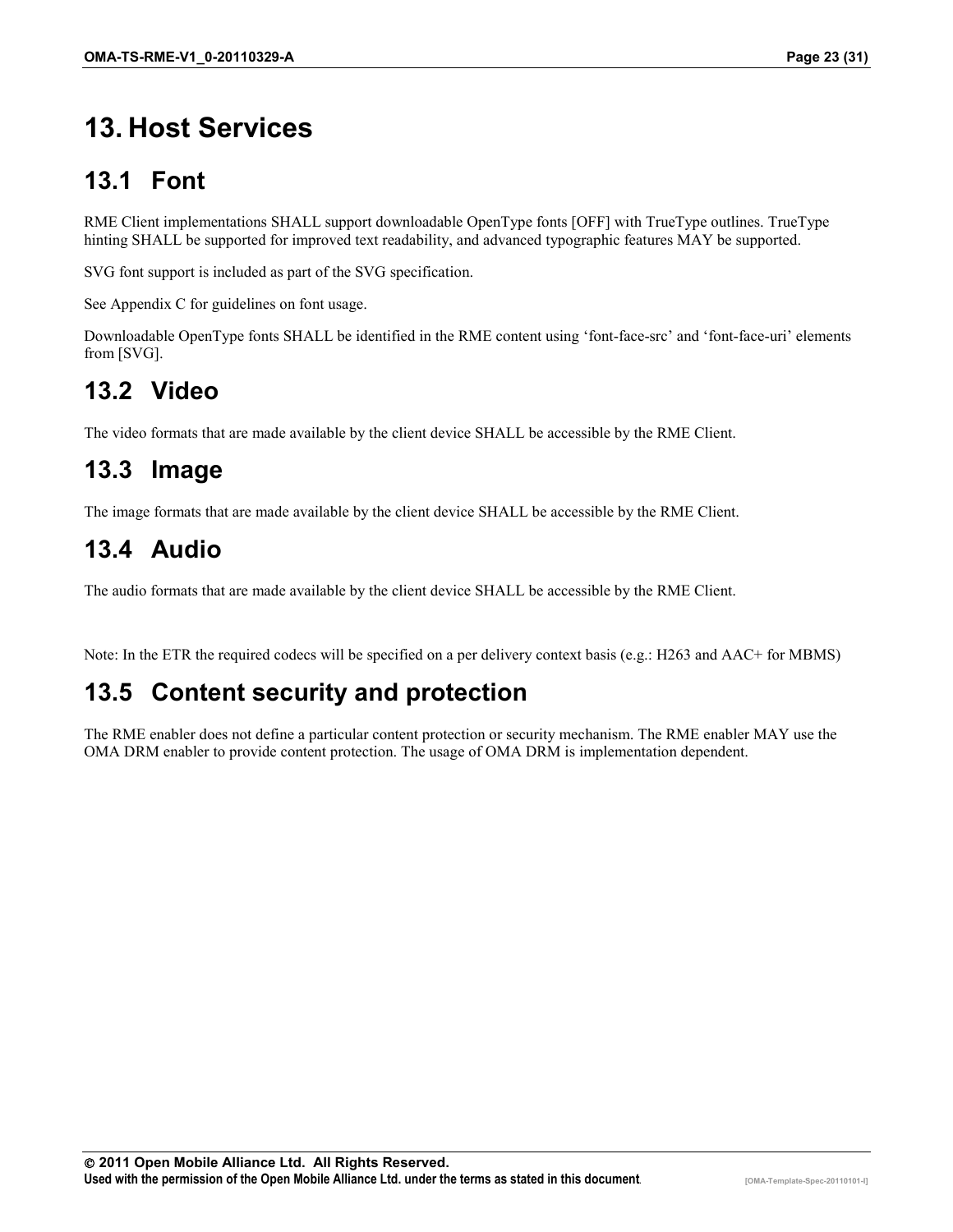# Appendix A. Change History **Marshall** (Informative)

# **A.1 Approved Version History**

| Reference                  | Date        | <b>Description</b>                                   |
|----------------------------|-------------|------------------------------------------------------|
| OMA-TS-RME-V1 0-20110329-A | 29 Mar 2011 | Status changed to Approved by TP:                    |
|                            |             | OMA-TP-2011-0096-INP RME V1 0 ERP for Final Approval |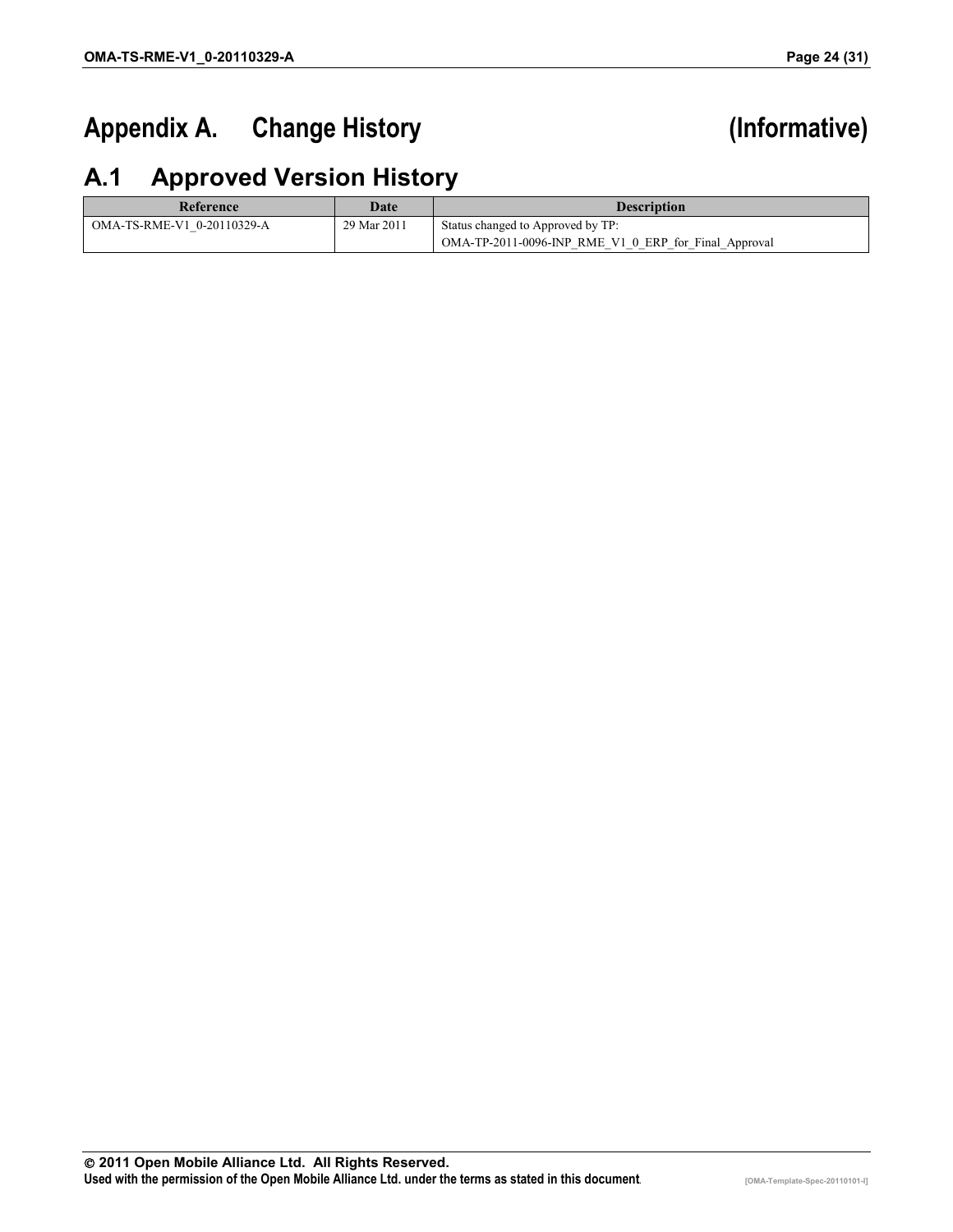# **Appendix B. Static Conformance Requirements (Normative)**

The notation used in this appendix is specified in [SCRRULES].

#### **B.1 SCR for RME Client**

| <b>Item</b>                  | <b>Function</b>                                   | Reference                                                    | Requirement         |
|------------------------------|---------------------------------------------------|--------------------------------------------------------------|---------------------|
| RME-SCENE DESC-<br>$C-001-M$ | Support for basic scene<br>description            | Section 6.1                                                  | SVG:MCF             |
| RME-SCENE DESC-<br>$C-002-M$ | Support for extended<br>scene description         | Section 6.2                                                  |                     |
| RME-SCENE<br>COMMAND-C-001-M | Support for scene<br>mutation commands            | Section 7.1                                                  |                     |
| RME-SCENE<br>COMMAND-C-002-M | Support for scene state<br>management commands    | Section 7.2                                                  |                     |
| RME-SCENE<br>COMMAND-C-003-M | Support for scene<br>activation command           | Section 7.3                                                  |                     |
| RME-SCENE<br>COMMAND-C-004-M | Support for script<br>command                     | Section 7.4                                                  |                     |
| RME-SCENE<br>COMMAND-C-005-M | Support for setting<br>stream time                | Section 7.5                                                  |                     |
| RME-SCENE<br>COMMAND-C-006-M | Support for command<br>grouping                   | Section 7.6                                                  |                     |
| RME-SCRIPTING-C-<br>$001-M$  | Support for script<br>execution and integration   | Section 8                                                    | ESMP-Language-C:MCF |
| RME-EVENT-C-001-<br>M        | Support for inherited<br>events                   | Section 9.1                                                  |                     |
| RME-EVENT-C-002-<br>M        | Support for locally<br>defined events             | Section 9.2                                                  |                     |
| RME-EVENT-C-003-<br>M        | Support for event<br>processing                   | Section 9.3                                                  |                     |
| RME-PROCESSING-<br>$C-001-M$ | Conform to RME<br>processing rules                | Section 10                                                   |                     |
| RME-DELIVERY-C-<br>$001-M$   | Support RME data<br>delivered in RME<br>documents | Section 11.1                                                 |                     |
| RME-DELIVERY-C-<br>$002-M$   | Support for RME in<br>delivery contexts           | Section 11                                                   |                     |
| RME-DELIVERY-C-<br>$003-M$   | Support RME data<br>delivered in 3gp files        | Section 11.2<br>Section 11.5                                 |                     |
| RME-DELIVERY-C-<br>$004-O$   | Support Multi part<br><b>MIME</b>                 | Section 11.3                                                 |                     |
| RME-DELIVERY-C-<br>$005-M$   | Support RME data<br>delivered in RTP streams      | Section 11.4                                                 |                     |
| RME-RESOURCES-C-<br>$001-M$  | Support for resource<br>usage                     | Section 13.1<br>Section 13.2<br>Section 13.3<br>Section 13.4 |                     |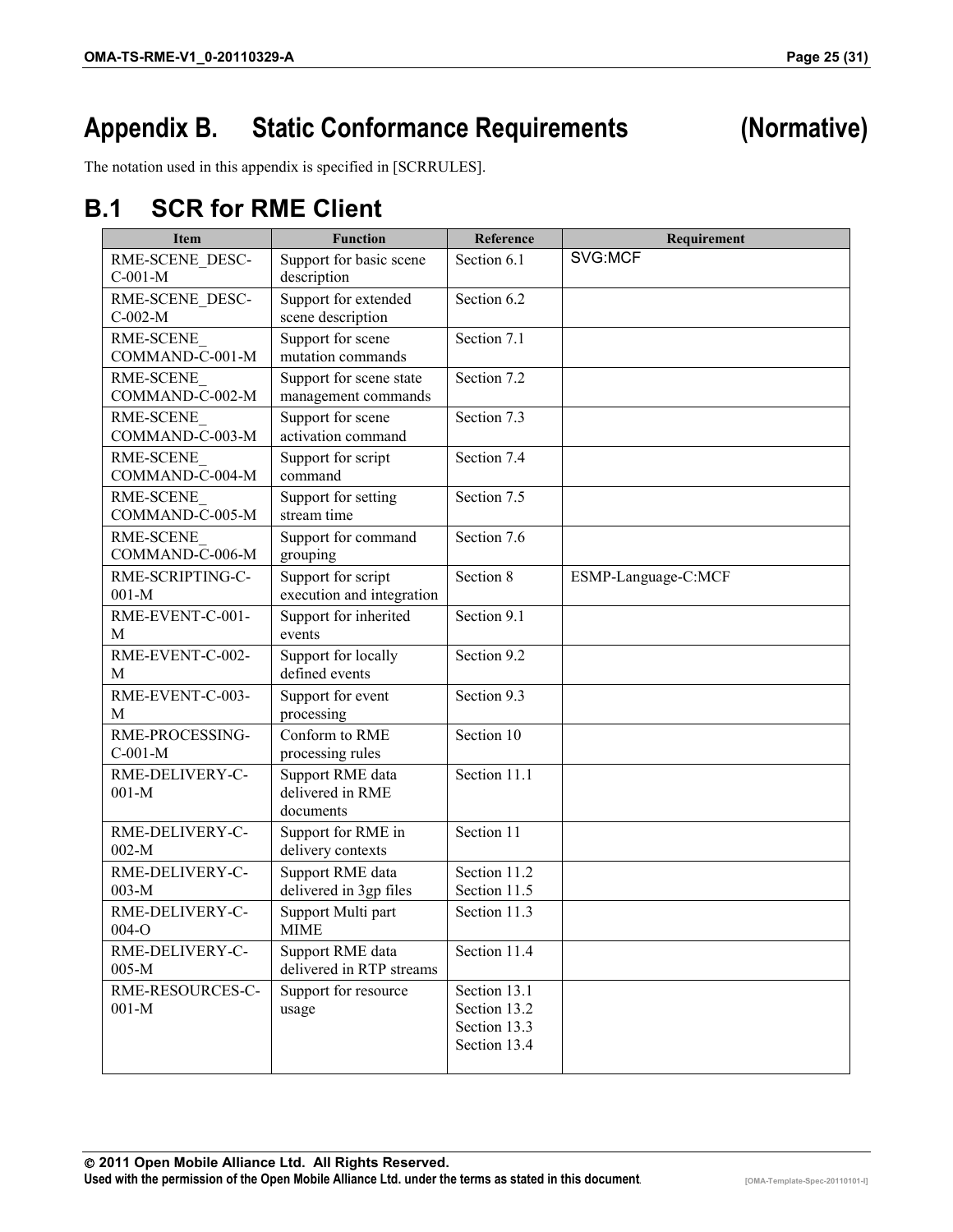# **Appendix C. Font Usage for Content Authoring Guidelines (Informative)**

It is strongly recommended that the original (unmodified) OpenType / TrueType fonts be used when support for custom fonts is required. In order to reduce the size of downloaded font data, fonts may be subsetted to include only those glyphs that represent characters in use by RME content. Please note that the process of conversion of OpenType / TrueType fonts to SVG font format is lossy. The conversion of fonts may also be prohibited by a font license. Please also note that the use of SVG fonts may increase the size of downloaded font data, may limit the ability to support some languages and will affect the text legibility (see [SVG], subclause 17.2).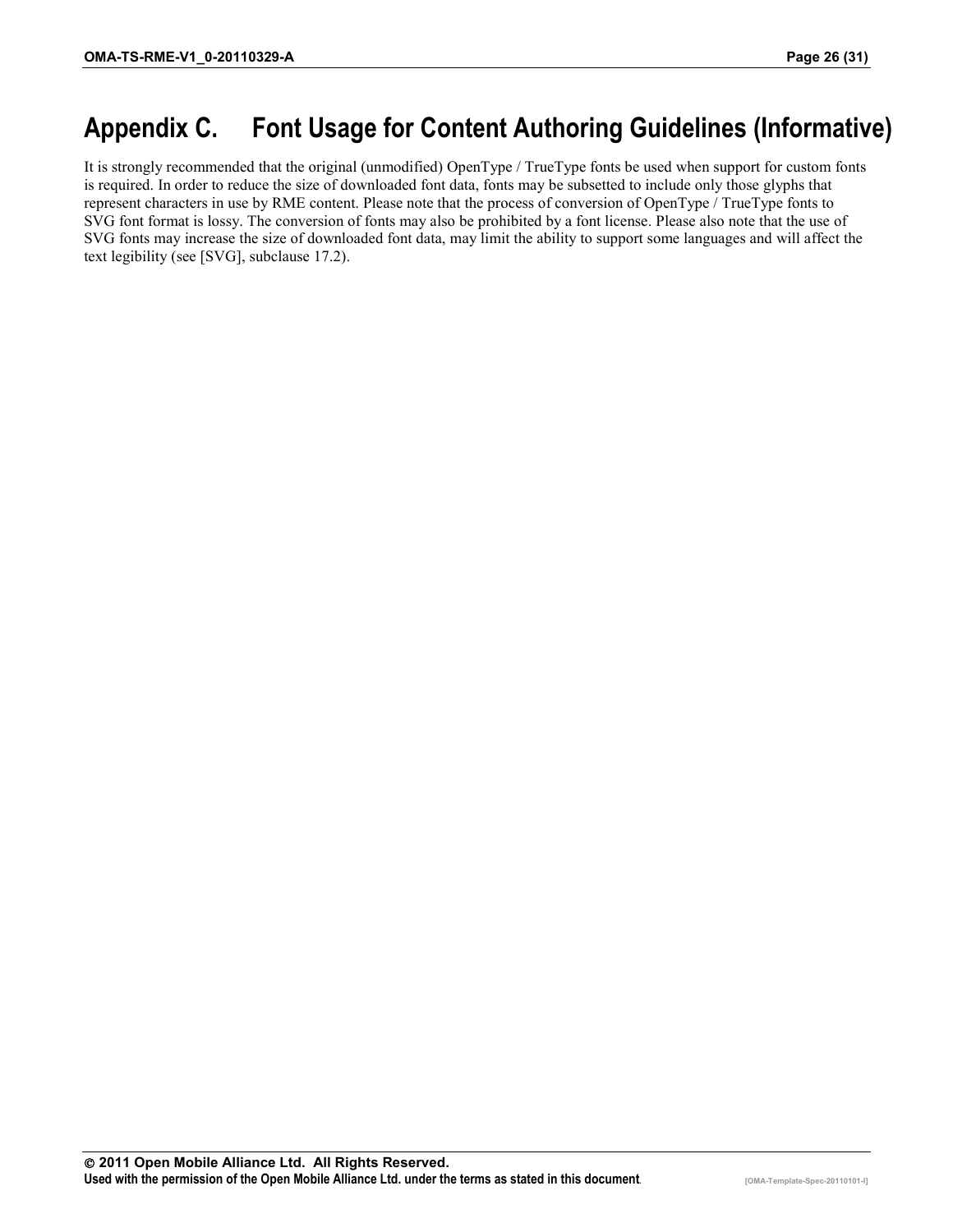# **Appendix D. Definition of ECMA Script Bindings for uDOM Extensions**

**Object TraitAccess** 

#### **getFloatTraitNS(namespaceURI, name)**

This method returns a(n) Number. The **namespaceURI** parameter is of type **String**. The **name** parameter is of type **String**.

#### **setFloatTraitNS(namespaceURI, name, value)**

This method has no return value. The **namespaceURI** parameter is of type **String**. The **name** parameter is of type **String**. The **value** parameter is of type **Number**.

#### **Object ScreenOrientationEvent**

ScreenOrientationEvent has all the properties and methods of Event as well as the properties and methods defined below

The **ScreenOrientationEvent** has the following properties:

**screenWidth** This property is of type **Number**

**screenHeight**; This property is of type **Number**

**screenAngle**; This property is of type **Number**

**softKeysLocation**; This property is of type **String**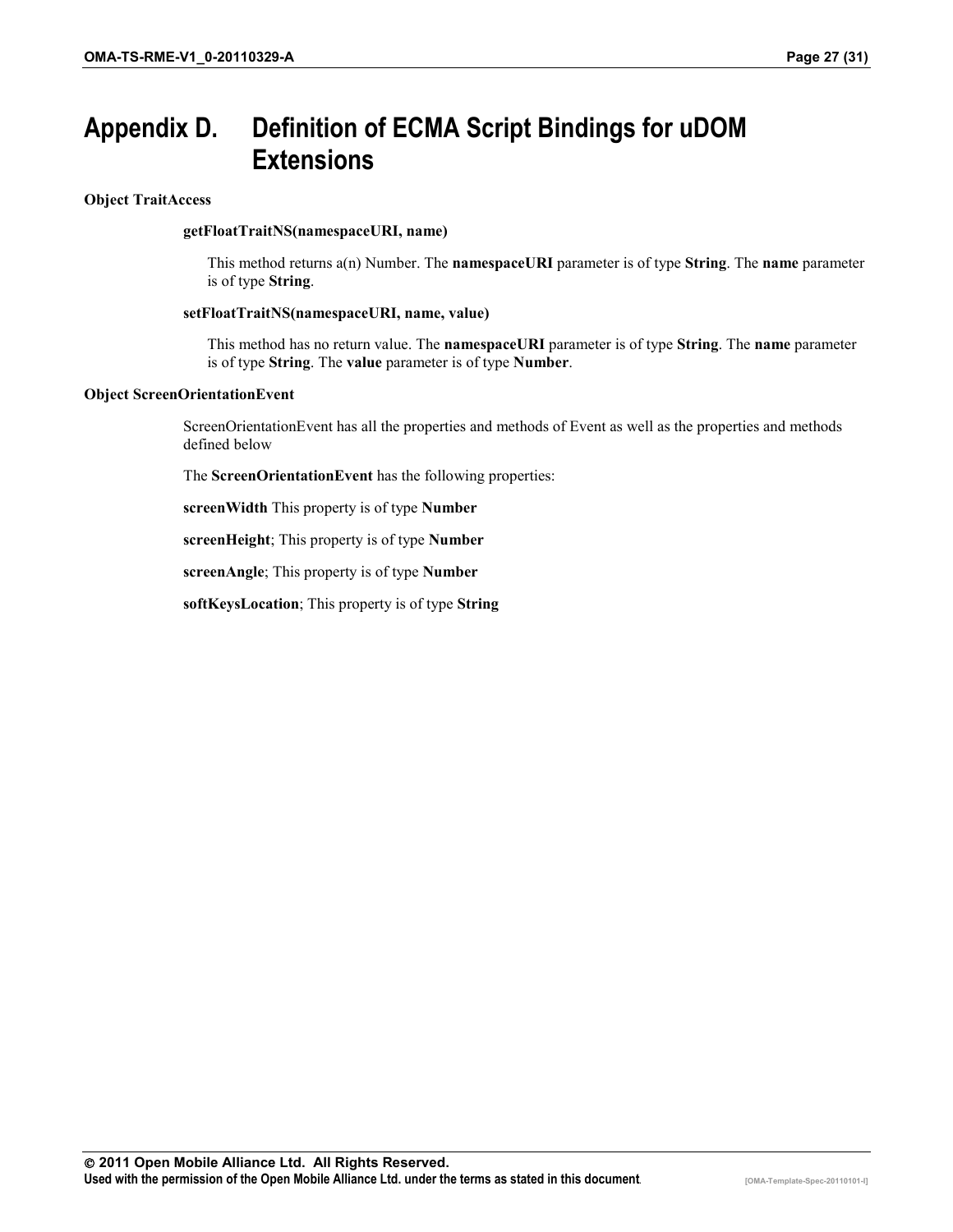# **Appendix E. UAProf Vocabulary Definitions**

This section is informative.

#### **E.1 RME Capable**

```
<rdf:Description rdf:ID='RMECapable'>
```

```
<rdfs:comment xml:lang='en'>
   Description: Indicates whether the device provides Rich
                  Media User Agent Services.
   Examples: "Yes", "No"
</rdfs:comment>
<rdfs:label xml:lang='en'>RMECapable</rdfs:label>
<rdf:type rdf:resource='&ns-rdf;Property'/>
<rdfs:domain rdf:resource='#SoftwarePlatform'/>
<rdfs:range rdf:resource='&prf-dt;Boolean'/>
<prf:ResolutionRule rdf:datatype='&prf-dt;
ResolutionRule'>Locked</prf:ResolutionRule>
```
</rdf:Description>

#### **E.2 RME Version**

```
<rdf:Description rdf:ID='RMEVersion'>
   <rdfs:comment xml:lang='en'>
      Description: Defines version of the Rich 
                     Media Enabler (RME) capability within the device.
      Examples: "1.0"
   </rdfs:comment>
   <rdfs:label xml:lang='en'>RMEVersion</rdfs:label>
   <rdf:type rdf:resource='&ns-rdf;Property'/>
   <rdfs:domain rdf:resource='#SoftwarePlatform'/>
   <rdfs:range rdf:resource='&prf-dt;Literal'/>
   <prf:ResolutionRule rdf:datatype='&prf-dt;
        ResolutionRule'>Locked</prf:ResolutionRule>
</rdf:Description>
```
#### **E.3 RME Delivery Contexts**

<rdf:Description rdf:ID='RMEDeliveryContexts'>

```
<rdfs:comment xml:lang='en'>
```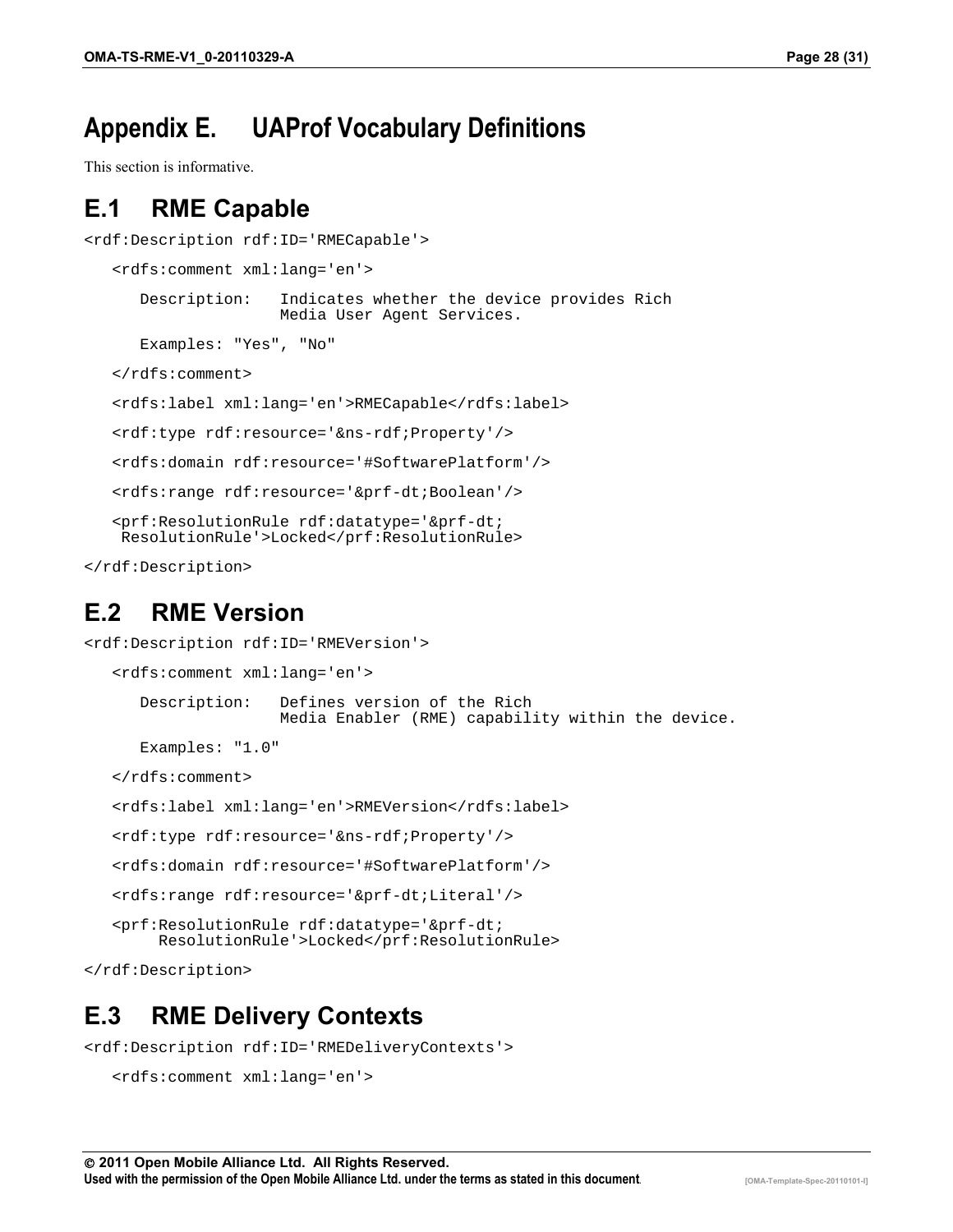Description: List of RME Delivery contexts the device supports for transporting RME data streams. Property value is a list of supported contexts, where each item in the list is a context name.

```
Examples: "3GP", "http", "RTP"
```
</rdfs:comment>

<rdfs:label xml:lang='en'>RMEDeliveryContexts </rdfs:label>

<rdf:type rdf:resource='&ns-rdf;Property'/>

<rdfs:domain rdf:resource='#SoftwarePlatform'/>

<rdfs:range rdf:resource='&prf-dt;Literal'/>

<rdfs:range rdf:resource='&ns-rdf;Bag'/>

<prf:ResolutionRule rdf:datatype='&prfdt;ResolutionRule'>Append</prf:ResolutionRule>

```
</rdf:Description>
```
#### **E.4 Screen Orientations**

<rdf:Description rdf:ID='ScreenOrientations'>

```
<rdfs:comment xml:lang='en'>
```

| Description: | Describes the list of supported screen       |
|--------------|----------------------------------------------|
|              | orientation capabilities. Note: there        |
|              | is no notion of whether the display is       |
|              | "upside-down" or not. "Portrait" is also     |
|              | 0 or 180 degrees. "Landscape" is also        |
|              | 90 or 270 degrees. "Angle" implies arbitrary |
|              | angular rotation.                            |

```
Examples: "portrait", "landscape", "angle"
```
</rdfs:comment>

```
<rdfs:label xml:lang='en'>ScreenOrientations</rdfs:label>
```
<rdf:type rdf:resource='&ns-rdf;Property'/>

<rdfs:domain rdf:resource='#SoftwarePlatform'/>

```
<rdfs:range rdf:resource='&prf-dt;Literal'/>
```
<rdfs:range rdf:resource='&ns-rdf;Bag'/>

```
<prf:ResolutionRule rdf:datatype='&prf-dt;
    ResolutionRule'>Locked</prf:ResolutionRule>
```
</rdf:Description>

#### **E.5 ScreenDefaultOrientation**

<rdf:Description rdf:ID='ScreenDefaultOrientation'>

```
<rdfs:comment xml:lang='en'>
   Description: Describes the default orientation 
                  of a device as either "portrait" or "landscape".
```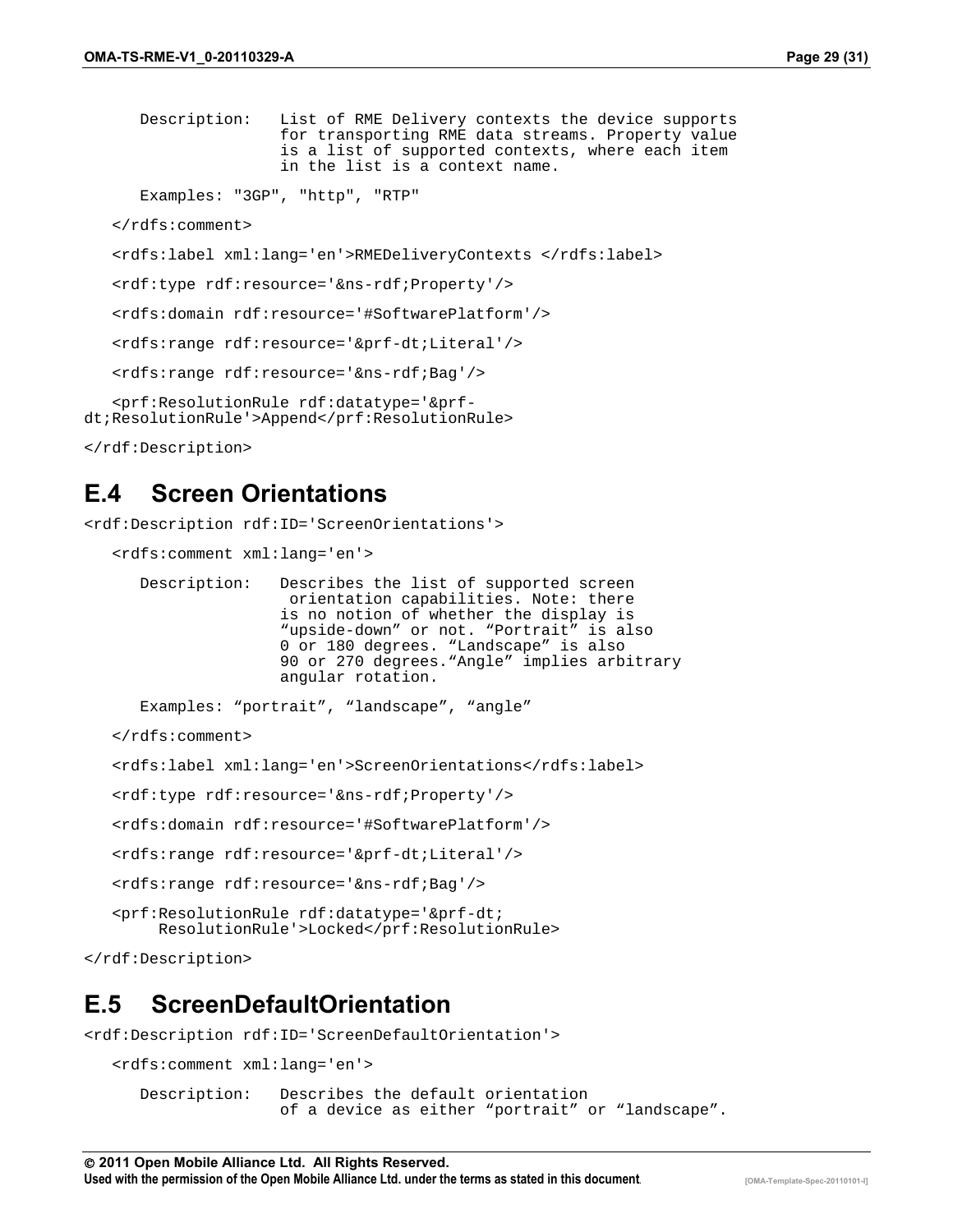Example: "portrait"

</rdfs:comment>

<rdfs:label xml:lang='en'>ScreenDefaultOrientation</rdfs:label>

```
<rdf:type rdf:resource='&ns-rdf;Property'/>
```
<rdfs:domain rdf:resource='#SoftwarePlatform'/>

```
<rdfs:range rdf:resource='&prf-dt;Literal'/>
```

```
<prf:ResolutionRule rdf:datatype='&prf-dt;
    ResolutionRule'>Locked</prf:ResolutionRule>
```

```
</rdf:Description>
```
#### **E.6 CurrentScreenOrientation**

<rdf:Description rdf:ID='CurrentScreenOrientation'>

```
<rdfs:comment xml:lang='en'>
```

| Description: | Shows the current screen orientation. Portrait  |
|--------------|-------------------------------------------------|
|              | is always long dimension vertical. Landscape is |
|              | always long dimension horizontal. An angular    |
|              | reference assumes portrait is 0 or 180 degrees  |
|              | and landscape is 90 or 270 degrees.             |

Example: "portrait", "landscape", "270", "320"

</rdfs:comment>

```
<rdfs:label xml:lang='en'>CurrentScreenOrientation</rdfs:label>
```
<rdf:type rdf:resource='&ns-rdf;Property'/>

<rdfs:domain rdf:resource='#SoftwarePlatform'/>

<rdfs:range rdf:resource='&prf-dt;Literal'/>

<prf:ResolutionRule rdf:datatype='&prf-dt; ResolutionRule'>Override</prf:ResolutionRule>

</rdf:Description>

#### **E.7 CurrentRMEScreenSize**

<rdf:Description rdf:ID='CurrentRMEScreenSize'>

```
<rdfs:comment xml:lang='en'>
   Description: Contains the current running screen 
                  viewport size for RME in pixels, 
                  expressed as width by height.
   Example: "500x300"
</rdfs:comment>
<rdfs:label xml:lang='en'>CurrentRMEScreenSize</rdfs:label>
```